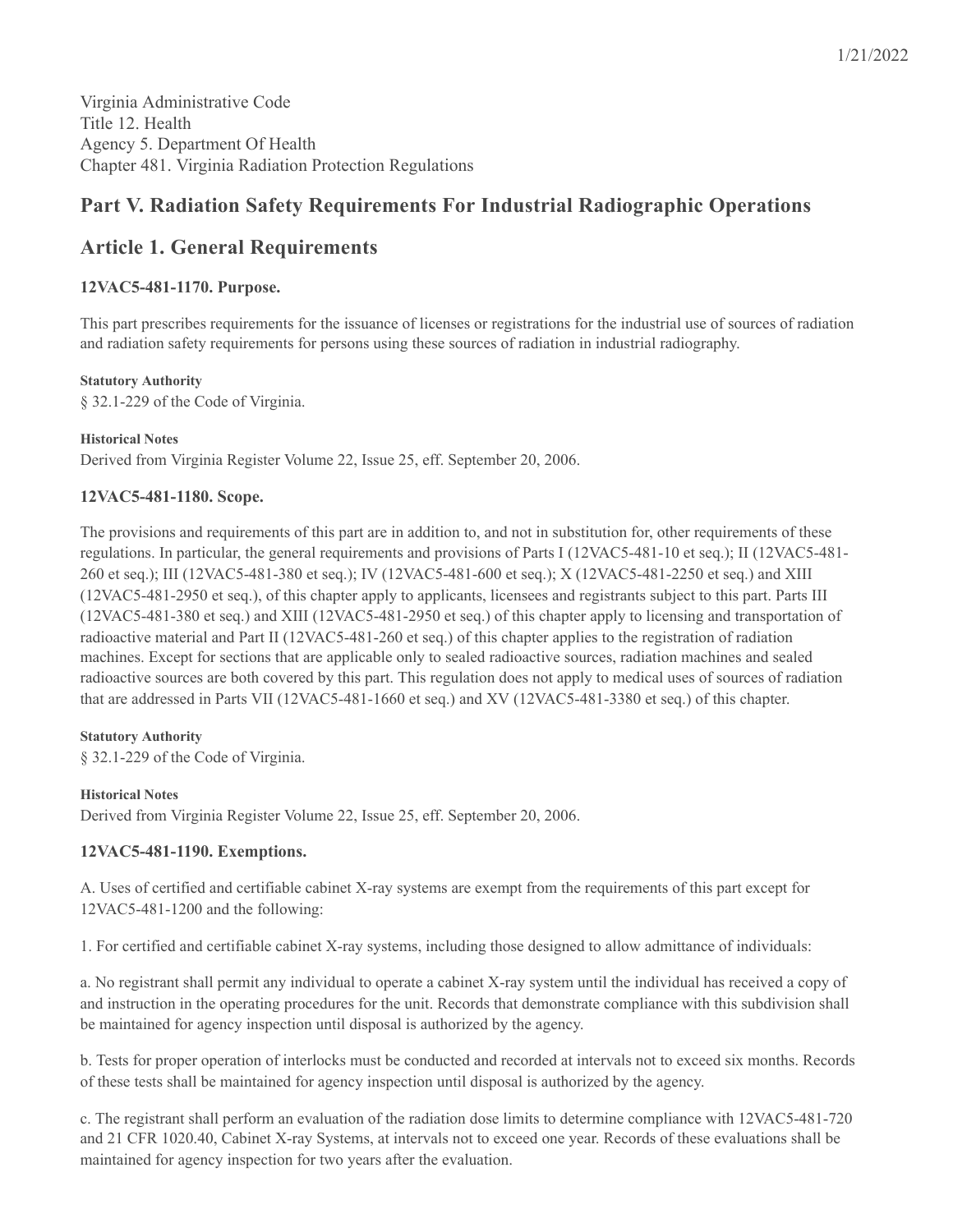2. Certified cabinet X-ray systems shall be maintained in compliance with 21 CFR 1020.40, Cabinet X-ray Systems, and no modification shall be made to the system unless prior agency approval has been granted.

B. Industrial uses of hand-held light intensified imaging devices are exempt from the requirements of exceed 0.2 mSv (2 mrem) per hour. Devices that exceed this limit shall meet the applicable requirements of this part and the licensing or registration requirements of Part II (12VAC5-481-260 et seq.) or Part III (12VAC5-481-380 et seq.) of this chapter, as applicable.

### **Statutory Authority**

§ 32.1-229 of the Code of Virginia.

### **Historical Notes**

Derived from Virginia Register Volume 22, Issue 25, eff. September 20, 2006; amended, Virginia Register Volume 24, Issue 18, eff. June 12, 2008.

#### **12VAC5-481-1200. Licensing and registration requirements for industrial radiography operations.**

A. The agency will approve an application for a specific license for the use of licensed material or a registration for use of radiation machines if the applicant meets the following requirements:

1. The applicant satisfies the general requirements specified in Part II (12VAC5-481-260 et seq.) for radiation machine facilities or Part III (12VAC5-481-380 et seq.) for radioactive material, as applicable, and any special requirements contained in this part;

2. The applicant submits an adequate program for training radiographers and radiographer's assistants that meets the requirements of 12VAC5-481-1320;

3. The applicant submits procedures for verifying and documenting the certification status of radiographers and for ensuring that the certification of individuals acting as radiographers remains valid;

4. The applicant submits written operating and emergency procedures as described in 12VAC5-481-1330;

5. The applicant submits a description of a program for inspections of the job performance of each radiographer and radiographer's assistant at intervals not to exceed six months as described in 12VAC5-481-1320 E;

6. The applicant submits a description of the applicant's overall organizational structure as it applies to the radiation safety responsibilities in industrial radiography, including specified delegation of authority and responsibility;

7. The applicant submits the qualifications of the individual(s) designated as the radiation safety officer as described in 12VAC5-481-1310 A 1;

8. If an applicant intends to perform leak testing of sealed sources or exposure devices containing depleted uranium (DU) shielding, the applicant must describe the procedures for performing the test. The description must include the:

a. Methods of collecting the samples;

b. Qualifications of the individual who analyzes the samples;

c. Instruments to be used; and

d. Methods of analyzing the samples;

9. If the applicant intends to perform calibrations of survey instruments and alarming ratemeters, the applicant must describe methods to be used and the experience of the person(s) who will perform the calibrations. All calibrations must be performed according to the procedures described and at the intervals prescribed in 12VAC5-481-1240 and 12VAC5- 481-1350 G 4;

10. The applicant identifies and describes the location(s) of all field stations and permanent radiographic installations;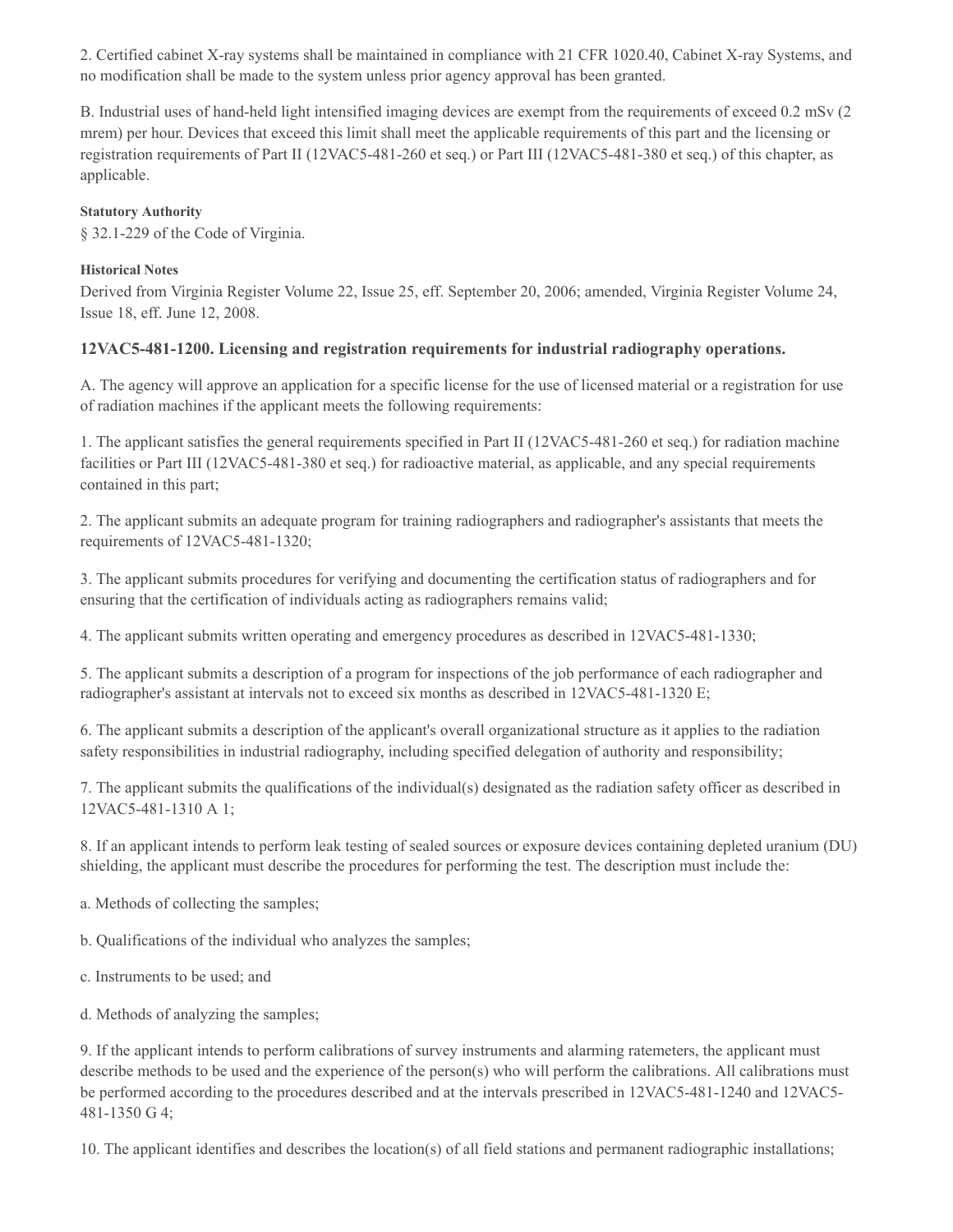11. The applicant identifies the location(s) where all records required by this and other parts of these regulations will be maintained;

12. If a license application includes underwater radiography, a description of:

a. Radiation safety procedures and radiographer responsibilities unique to the performance of underwater radiography;

- b. Radiographic equipment and radiation safety equipment unique to underwater radiography; and
- c. Methods for gas-tight encapsulation of equipment; and
- 13. If an application includes offshore platform and/or lay-barge radiography, a description of:
- a. Transport procedures for radioactive material to be used in industrial radiographic operations;
- b. Storage facilities for radioactive material; and
- c. Methods for restricting access to radiation areas.

B. A license or registration will be issued if the requirements of subsection A of this section, as applicable, are met.

#### **Statutory Authority**

§ 32.1-229 of the Code of Virginia.

#### **Historical Notes**

Derived from Virginia Register Volume 22, Issue 25, eff. September 20, 2006; amended, Virginia Register Volume 24, Issue 18, eff. June 12, 2008.

## **12VAC5-481-1210. Performance requirements for industrial radiography equipment.**

A. Equipment used in industrial radiographic operations must meet the following minimum criteria:

Each radiographic exposure device, source assembly or sealed source, and all associated equipment must meet the requirements specified in American National Standard Institute, N432‑1980 "Radiological Safety for the Design and Construction of Apparatus for Gamma Radiography," (published as NBS Handbook 136, issued January 1981). This publication may be purchased from the American National Standards Institute, Inc., 25 West 43rd Street, New York, NY 10036; telephone (212) 642‑4900*.*

B. In addition to the requirements specified in this section the following requirements apply to radiographic exposure devices, source changers, source assemblies and sealed sources:

1. The licensee shall ensure that each radiographic exposure device has attached to it a durable, legible, clearly visible label bearing the:

- a. Chemical symbol and mass number of the radionuclide in the device;
- b. Activity and the date on which this activity was last measured;
- c. Model or product code and serial number of the sealed source;
- d. Name of the manufacturer of the sealed source; and
- e. Licensee's name, address, and telephone number.

2. Radiographic exposure devices intended for use as Type B packages must meet the applicable transportation requirements of Part XIII (12VAC5-481-2950 et seq.) of this chapter.

3. Modification of radiographic exposure devices, source changers, and source assemblies and associated equipment is prohibited, unless approved by the agency or other approval body.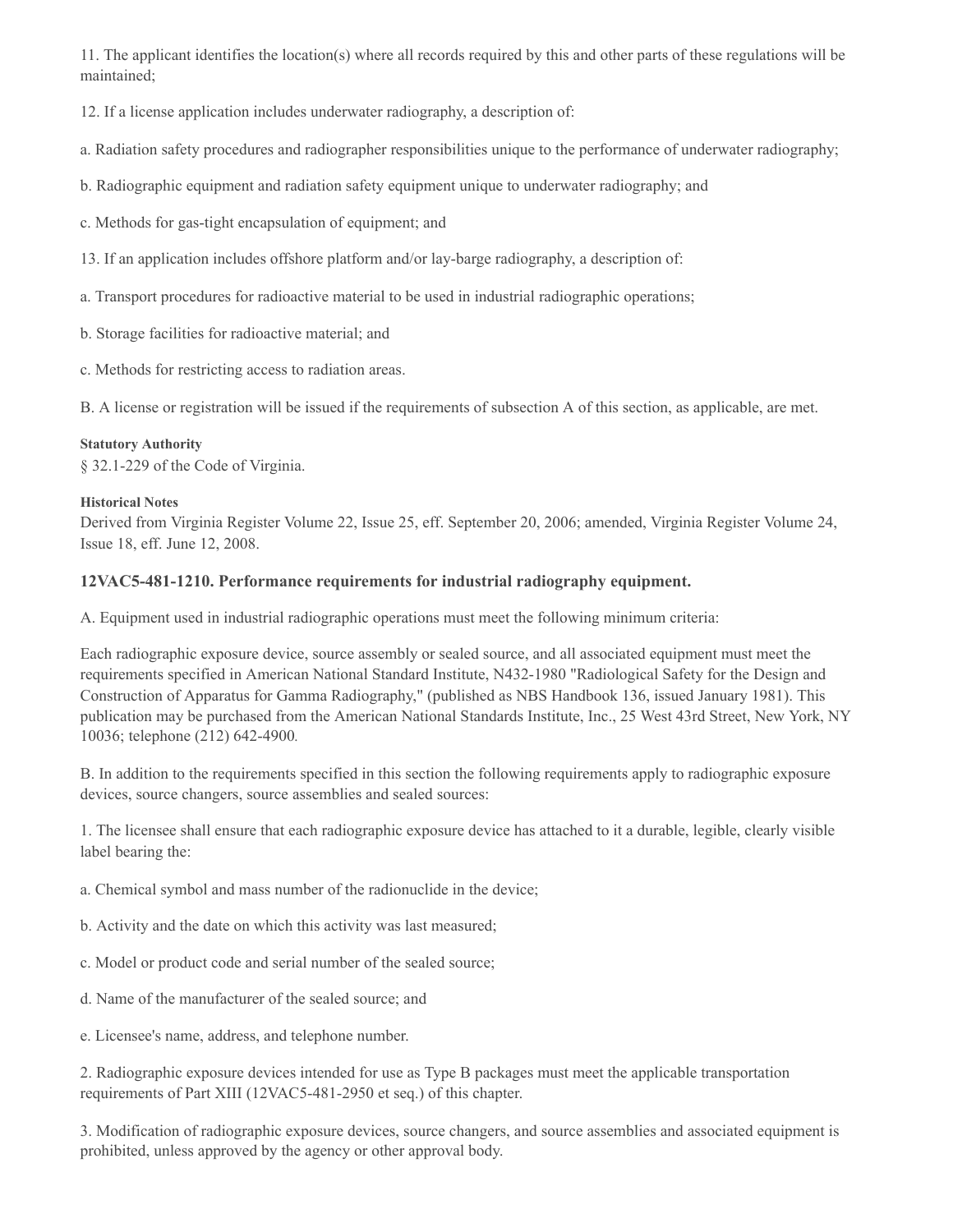C. In addition to the requirements specified in subsections A and B of this section, the following requirements apply to radiographic exposure devices, source assemblies, and associated equipment that allow the source to be moved out of the device for radiographic operations or to source changers:

1. The coupling between the source assembly and the control cable must be designed in such a manner that the source assembly will not become disconnected if cranked outside the guide tube. The coupling must be such that it cannot be unintentionally disconnected under normal and reasonably foreseeable abnormal conditions.

2. The device must automatically secure the source assembly when it is cranked back into the fully shielded position within the device. This securing system may only be released by means of a deliberate operation on the exposure device.

3. The outlet fittings, lock box, and drive cable fittings on each radiographic exposure device must be equipped with safety plugs or covers that must be installed during storage and transportation to protect the source assembly from water, mud, sand or other foreign matter.

4. Each sealed source or source assembly must have attached to it or engraved on it, a durable, legible, visible label with the words:

"DANGER—RADIOACTIVE."

The label may not interfere with the safe operation of the exposure device or associated equipment.

5. The guide tube must be able to withstand a crushing test that closely approximates the crushing forces that are likely to be encountered during use, and be able to withstand a kinking resistance test that closely approximates the kinking forces that are likely to be encountered during use.

6. Guide tubes must be used when moving the source out of the device.

7. An exposure head or similar device designed to prevent the source assembly from passing out of the end of the guide tube must be attached to the outermost end of the guide tube during industrial radiography operations.

8. The guide tube exposure head connection must be able to withstand the tensile test for control units specified in ANSI N432‑1980.

9. Source changers must provide a system for ensuring that the source will not be accidentally withdrawn from the changer when connecting or disconnecting the drive cable to or from a source assembly.

D. All radiographic exposure devices and associated equipment in use after January 10, 1996, must comply with the requirements of this section.

E. As an exception to subsection A of this section, equipment used in industrial radiographic operations need not comply with 8.9.2(c) of the Endurance Test in American National Standards Institute N432-1980, if the prototype equipment has been tested using a torque value representative of the torque that an individual using the radiography equipment can reasonably exert on the lever or crankshaft of the drive mechanism.

#### **Statutory Authority**

§ 32.1-229 of the Code of Virginia.

#### **Historical Notes**

Derived from Virginia Register Volume 22, Issue 25, eff. September 20, 2006; amended, Virginia Register Volume 33, Issue 11, eff. February 22, 2017.

## **12VAC5-481-1220. Limits on external radiation levels from storage containers and source changers.**

The maximum exposure rate limits for storage containers and source changers are 2 mSv (200 mrem) per hour at any exterior surface, and 0.1 mSv (10 mrem) per hour at one meter from any exterior surface with the sealed source in the shielded position.

#### **Statutory Authority**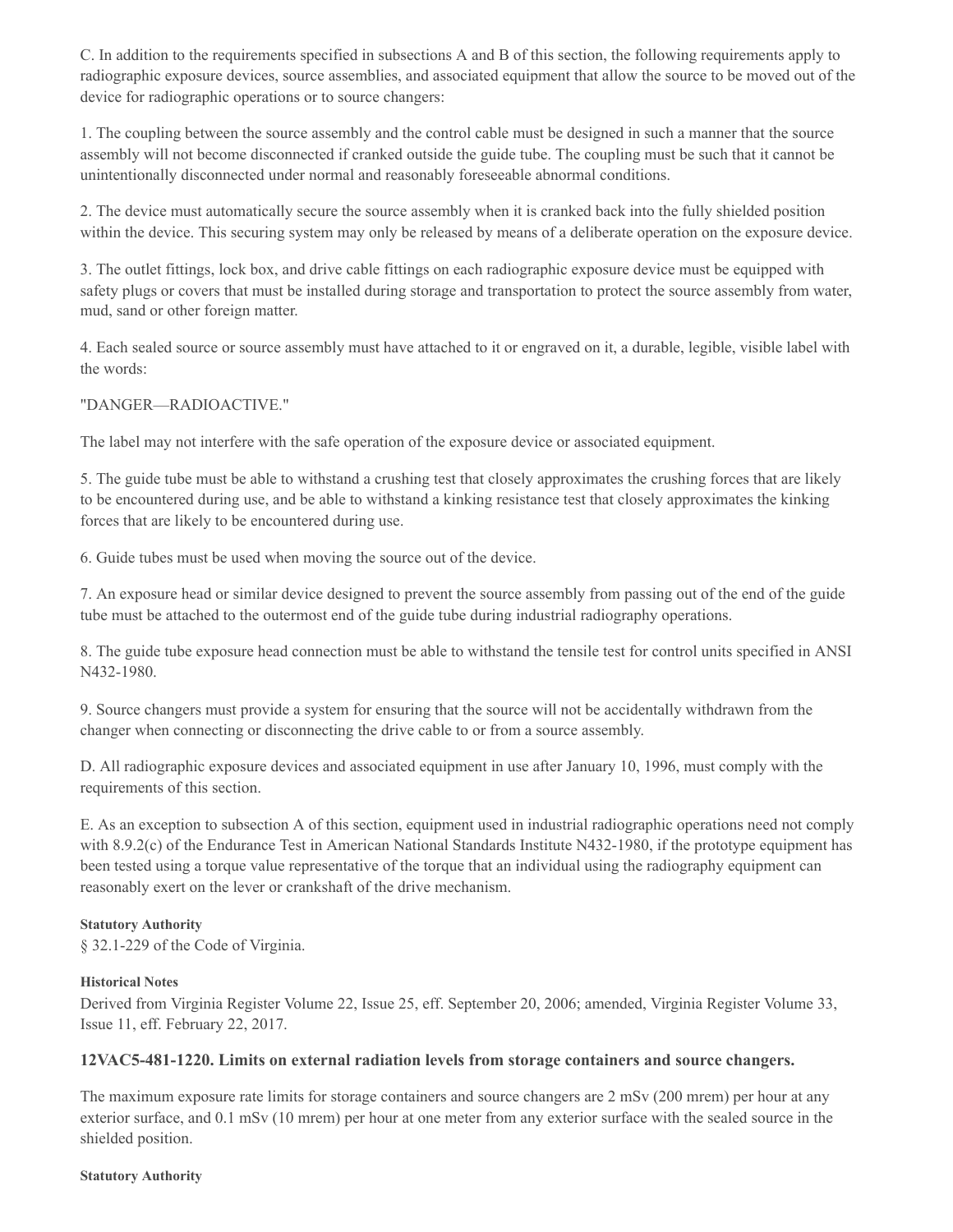§ 32.1-229 of the Code of Virginia.

### **Historical Notes**

Derived from Virginia Register Volume 22, Issue 25, eff. September 20, 2006; amended, Virginia Register Volume 24, Issue 18, eff. June 12, 2008.

## **12VAC5-481-1230. Locking of sources of radiation, storage containers and source changers.**

A. Each radiographic exposure device must have a lock or outer locked container designed to prevent unauthorized or accidental removal of the sealed source from its shielded position. The exposure device and/or its container must be kept locked, and if a keyed-lock, with the key removed at all times, when not under the direct surveillance of a radiographer or a radiographer's assistant except at permanent radiographic installations as stated in 12VAC5-481-1370. In addition, during radiographic operations the sealed source assembly must be secured in the shielded position each time the source is returned to that position.

B. Each sealed source storage container and source changer must have a lock or outer locked container designed to prevent unauthorized or accidental removal of the sealed source from its shielded position. Storage containers and source changers must be kept locked, and if a keyed-lock, with the key removed at all times, when containing sealed sources except when under the direct surveillance of a radiographer or a radiographer's assistant.

C. The control panel of each radiation machine shall be equipped with a lock that will prevent the unauthorized use of an X-ray system or the accidental production of radiation. The radiation machine shall be kept locked and the key removed at all times except when under the direct visual surveillance of a radiographer or a radiographer's assistant.

#### **Statutory Authority**

§ 32.1-229 of the Code of Virginia.

#### **Historical Notes**

Derived from Virginia Register Volume 22, Issue 25, eff. September 20, 2006; amended, Virginia Register Volume 24, Issue 18, eff. June 12, 2008.

## **12VAC5-481-1240. Radiation survey instruments.**

A. The licensee or registrant shall keep sufficient calibrated and operable radiation survey instruments at each location where sources of radiation are present to make the radiation surveys required by this part and by Part IV (12VAC5-481-600 et seq.) of this chapter. Instrumentation required by this section must be capable of measuring a range from 0.02 mSv (2 mrem) per hour through 0.01 Sv (1 rem) per hour.

B. The licensee or registrant shall have each radiation survey instrument required under subsection A of this section calibrated:

1. At energies appropriate for use and at intervals not to exceed six months or after instrument servicing, except for battery changes;

2. For linear scale instruments, at two points located approximately one-third and two-thirds of full-scale on each scale; for logarithmic scale instruments, at mid-range of each decade, and at two points of at least one decade; and for digital instruments, at three points between 0.02 and 10 mSv (2 and 1000 mrem) per hour; and

3. So that an accuracy within plus or minus 20% of the true radiation dose rate can be demonstrated at each point checked.

C. The licensee or registrant shall maintain records of the results of the instrument calibrations in accordance with 12VAC5-481-1410.

## **Statutory Authority**

§ 32.1-229 of the Code of Virginia.

#### **Historical Notes**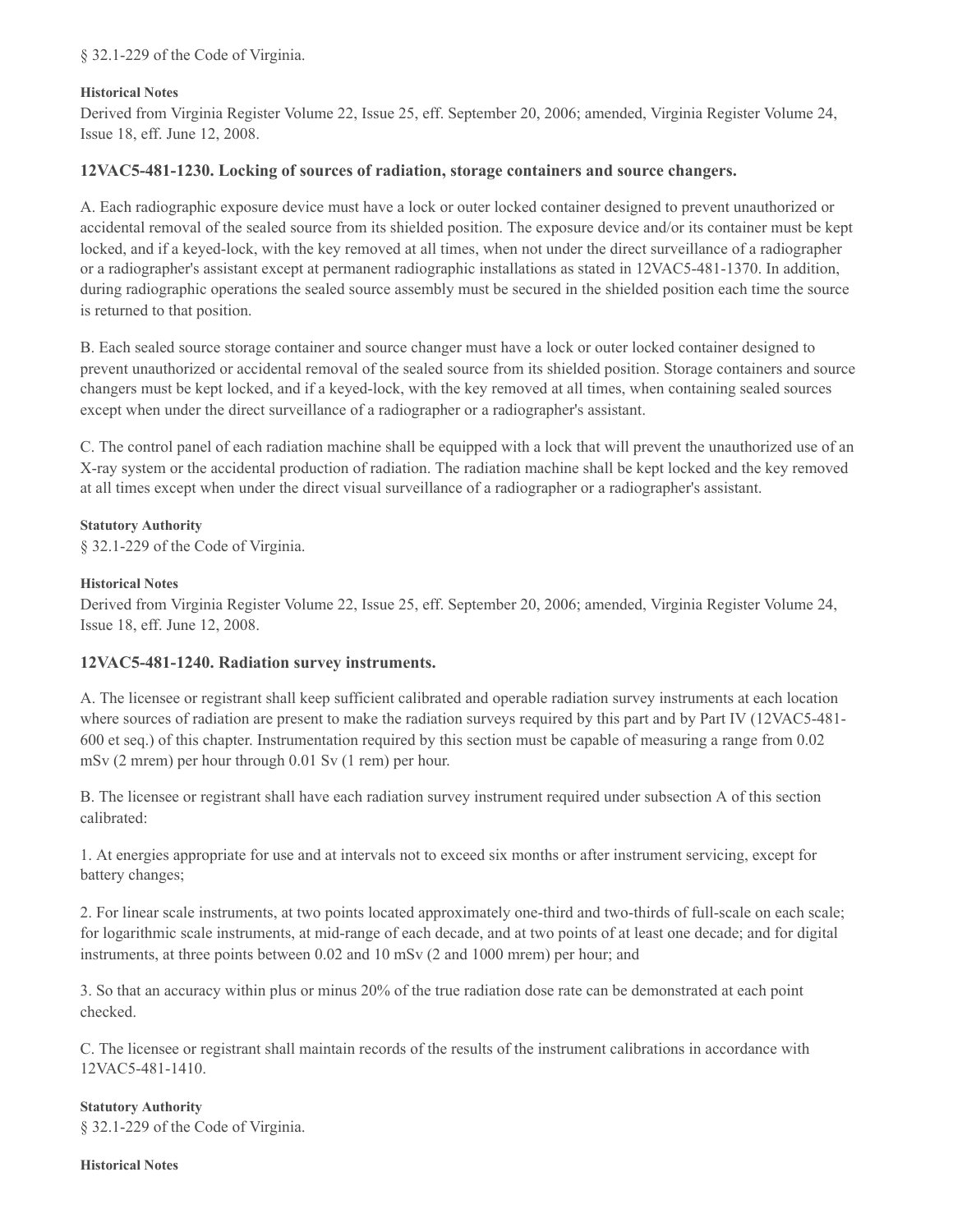Derived from Virginia Register Volume 22, Issue 25, eff. September 20, 2006; amended, Virginia Register Volume 24, Issue 18, eff. June 12, 2008.

## **12VAC5-481-1250. Leak testing and replacement of sealed sources.**

A. The replacement of any sealed source fastened to or contained in a radiographic exposure device and leak testing of any sealed source must be performed by persons authorized to do so by the agency, the NRC, or another agreement state.

B. The opening, repair, or modification of any sealed source must be performed by persons specifically authorized to do so by the agency, the NRC, or another agreement state.

C. Testing and recordkeeping requirements.

1. Each licensee who uses a sealed source shall have the source tested for leakage at intervals not to exceed six months. The leak testing of the source must be performed using a method approved by the agency, the NRC, or by another agreement state. The wipe sample should be taken from the nearest accessible point to the sealed source where contamination might accumulate. The wipe sample must be analyzed for radioactive contamination. The analysis must be capable of detecting the presence of 185 Bq (0.005 μCi) of radioactive material on the test sample and must be performed by a person specifically authorized by the agency, the NRC, or another agreement state to perform the analysis.

2. The licensee shall maintain records of the leak tests in accordance with 12VAC5-481-1420.

3. Unless a sealed source is accompanied by a certificate from the transferor that shows that it has been leak tested within six months before the transfer, it may not be used by the licensee until tested for leakage. Sealed sources that are in storage and not in use do not require leak testing, but must be tested before use or transfer to another person if the interval of storage exceeds six months.

D. Any test conducted pursuant to subsections B and C of this section that reveals the presence of 185 Bq (0.005 μCi) or more of removable radioactive material must be considered evidence that the sealed source is leaking. The licensee shall immediately withdraw the equipment involved from use and shall have it decontaminated and repaired or disposed of in accordance with agency regulations. A report must be filed with the agency within five days of any test with results that exceed the threshold in this paragraph, describing the equipment involved, the test results, and the corrective action taken.

E. Each exposure device using depleted uranium (DU) shielding and an "S" tube configuration must be tested for DU contamination at intervals not to exceed 12 months. The analysis must be capable of detecting the presence of 185 Bq  $(0.005 \mu\text{Ci})$  of radioactive material on the test sample and must be performed by a person specifically authorized by the agency, the NRC, or another agreement state to perform the analysis. Should such testing reveal the presence of DU contamination, the exposure device must be removed from use until an evaluation of the wear of the S-tube has been made. Should the evaluation reveal that the S-tube is worn through, the device may not be used again. DU shielded devices do not have to be tested for DU contamination while not in use and in storage. Before using or transferring such a device, however, the device must be tested for DU contamination, if the interval of storage exceeds 12 months. A record of the DU leak test must be made in accordance with 12VAC5-481-1420.

#### **Statutory Authority**

§ 32.1-229 of the Code of Virginia.

## **Historical Notes**

Derived from Virginia Register Volume 22, Issue 25, eff. September 20, 2006; amended, Virginia Register Volume 24, Issue 18, eff. June 12, 2008.

## **12VAC5-481-1260. Quarterly inventory.**

A. Each licensee or registrant shall conduct a quarterly physical inventory to account for all sources of radiation, and for devices containing depleted uranium received and possessed under the license.

B. The licensee or registrant shall maintain records of the quarterly inventory in accordance with 12VAC5-481-1430.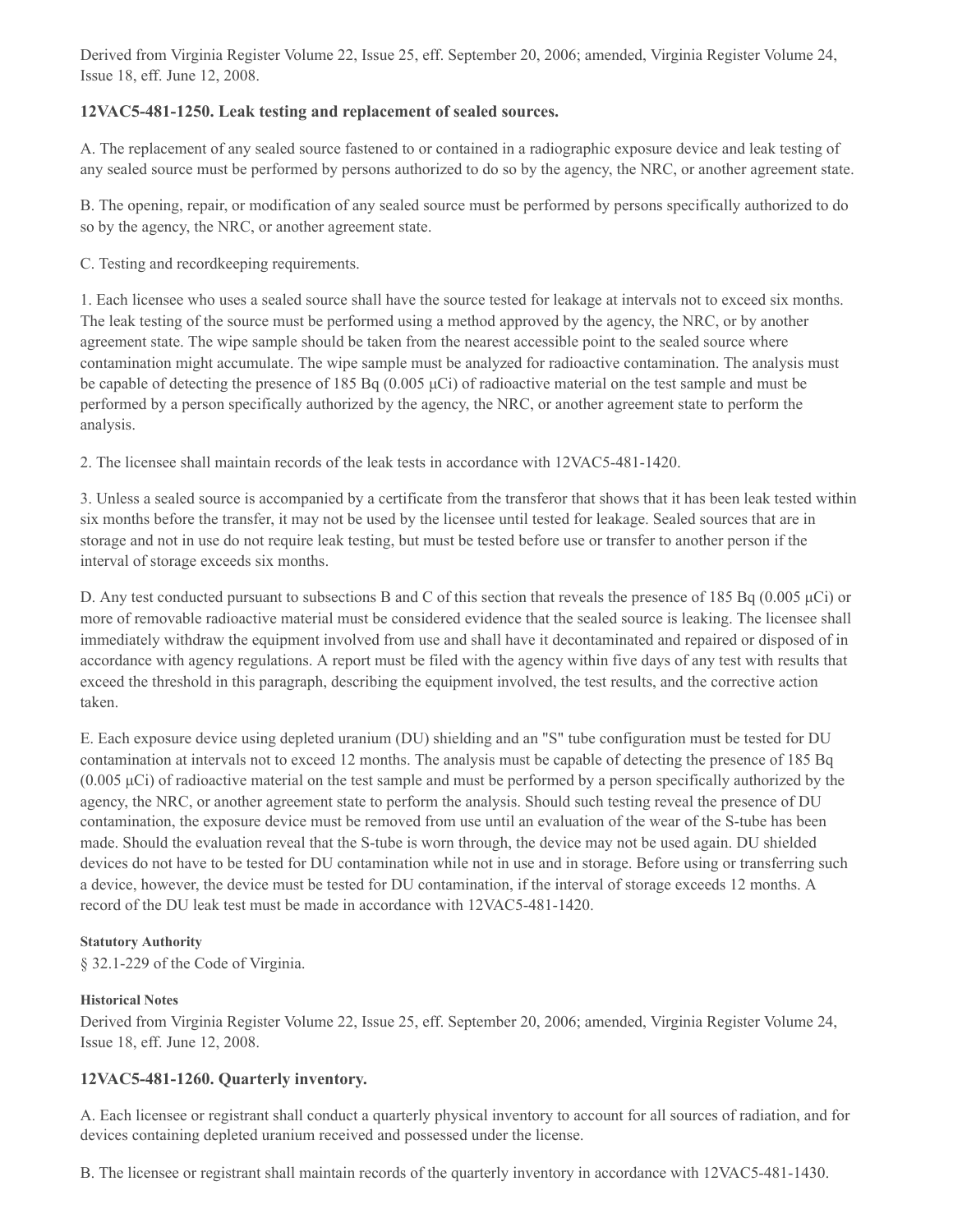**Statutory Authority** § 32.1-229 of the Code of Virginia.

#### **Historical Notes**

Derived from Virginia Register Volume 22, Issue 25, eff. September 20, 2006.

## **12VAC5-481-1270. Inspection and maintenance of radiation machines, radiographic exposure devices, transport and storage containers, associated equipment, source ....**

A. The licensee or registrant shall perform visual and operability checks on survey meters, radiation machines, radiographic exposure devices, transport and storage containers, associated equipment and source changers before each day's use, or work shift, to ensure that:

1. The equipment is in good working condition;

2. The sources are adequately shielded; and

3. Required labeling is present.

B. Survey instrument operability must be performed using check sources or other appropriate means.

C. If equipment problems are found, the equipment must be removed from service until repaired.

D. Each licensee or registrant shall have written procedures for and perform inspection and routine maintenance of radiation machines, radiographic exposure devices, source changers, associated equipment, transport and storage containers, and survey instruments at intervals not to exceed three months or before the first use thereafter to ensure the proper functioning of components important to safety. If equipment problems are found, the equipment must be removed from service until repaired. Replacement components shall meet design requirements.

E. The licensee's inspection and maintenance program must include procedures to assure that Type B packages are shipped and maintained in accordance with the certificate of compliance or other approval.

F. Records of equipment problems and of any maintenance performed under this section must be made in accordance with 12VAC5-481-1450.

#### **Statutory Authority**

§ 32.1-229 of the Code of Virginia.

#### **Historical Notes**

Derived from Virginia Register Volume 22, Issue 25, eff. September 20, 2006; amended, Virginia Register Volume 24, Issue 18, eff. June 12, 2008.

#### **12VAC5-481-1280. Permanent radiographic installations.**

A. Each entrance that is used for personnel access to the high radiation area in a permanent radiographic installation must have either:

1. An entrance control of the type described in 12VAC5-481-780 that causes the radiation level upon entry into the area to be reduced; or

2. Both conspicuous visible and audible warning signals to warn of the presence of radiation. The visible signal must be actuated by radiation whenever the source is exposed or the machine is energized. The audible signal must be actuated when an attempt is made to enter the installation while the source is exposed or the machine is energized.

B. The alarm system must be tested for proper operation with a radiation source each day before the installation is used for radiographic operations. The test must include a check of both the visible and audible signals. Entrance control devices that reduce the radiation level upon entry as designated in subdivision A 1 of this section must be tested monthly. If an entrance control device or an alarm is operating improperly, it must be immediately labeled as defective and repaired within seven calendar days. The facility may continue to be used during this seven-day period, provided the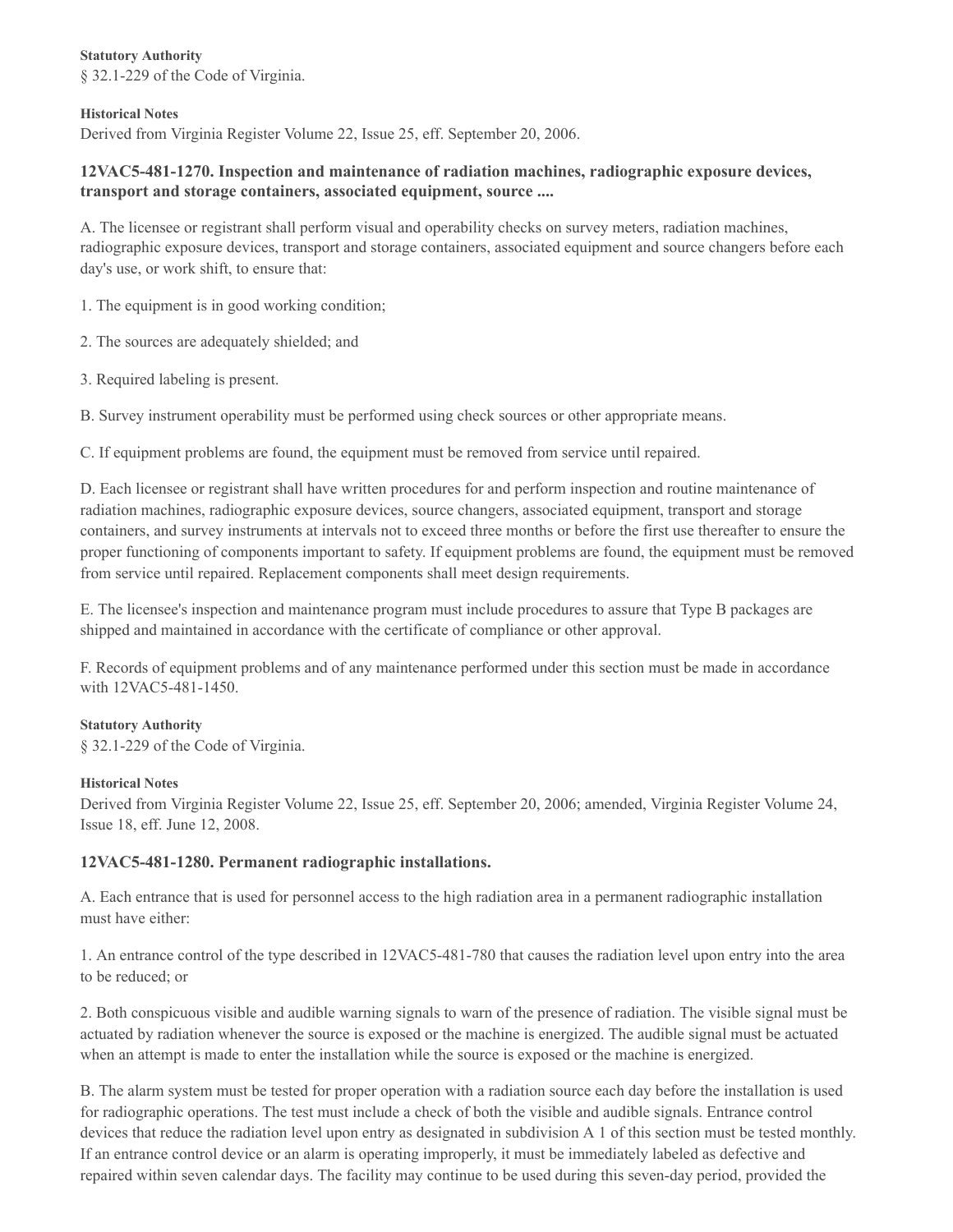licensee or registrant implements the continuous surveillance requirements of 12VAC5-481-1370 and uses an alarming ratemeter. Test records for entrance controls and audible and visual alarms must be maintained in accordance with 12VAC5-481-1460.

#### **Statutory Authority**

§ 32.1-229 of the Code of Virginia.

#### **Historical Notes**

Derived from Virginia Register Volume 22, Issue 25, eff. September 20, 2006.

## **12VAC5-481-1290. Labeling, storage, and transportation.**

A. Licensees may not use a source changer or a container to store radioactive material unless the source changer or the storage container has securely attached to it a durable, legible, and clearly visible label bearing the standard trefoil radiation caution symbol conventional colors, i.e., magenta, purple, or black on a yellow background, having a minimum diameter of 25 mm, and the wording:

## CAUTION \*

## RADIOACTIVE MATERIAL

## NOTIFY CIVIL AUTHORITIES (or "NAME OF COMPANY")

\* ——or "DANGER"

B. Licensees may not transport radioactive material unless the material is packaged, and the package is labeled, marked, and accompanied with appropriate shipping papers in accordance with regulations set out in Part XIII (12VAC5-481- 2950 et seq.) of this chapter.

C. Radiographic exposure devices, source changers, storage containers, and radiation machines, shall be physically secured to prevent tampering or removal by unauthorized personnel. The licensee shall store radioactive material in a manner that will minimize danger from explosion or fire.

D. Licensees shall lock and physically secure the transport package containing radioactive material in the transporting vehicle to prevent accidental loss, tampering, or unauthorized removal.

#### **Statutory Authority**

§ 32.1-229 of the Code of Virginia.

## **Historical Notes**

Derived from Virginia Register Volume 22, Issue 25, eff. September 20, 2006; amended, Virginia Register Volume 32, Issue 24, eff. August 25, 2016.

## **Article 2. Radiation Safety Requirements**

## **12VAC5-481-1300. Conducting industrial radiographic operations.**

A. Whenever radiography is performed at a location other than a permanent radiographic installation, the radiographer must be accompanied by at least one other qualified radiographer or an individual who has at a minimum met the requirements of 12VAC5-481-1320 C. The additional qualified individual shall observe the operations and be capable of providing immediate assistance to prevent unauthorized entry. Radiography may not be performed if only one qualified individual is present.

B. All radiographic operations must be conducted in a permanent radiographic installation unless otherwise specifically authorized by the agency.

C. Except when physically impossible, collimators shall be used in industrial radiographic operations that use radiographic exposure devices that allow the source to be moved out of the device.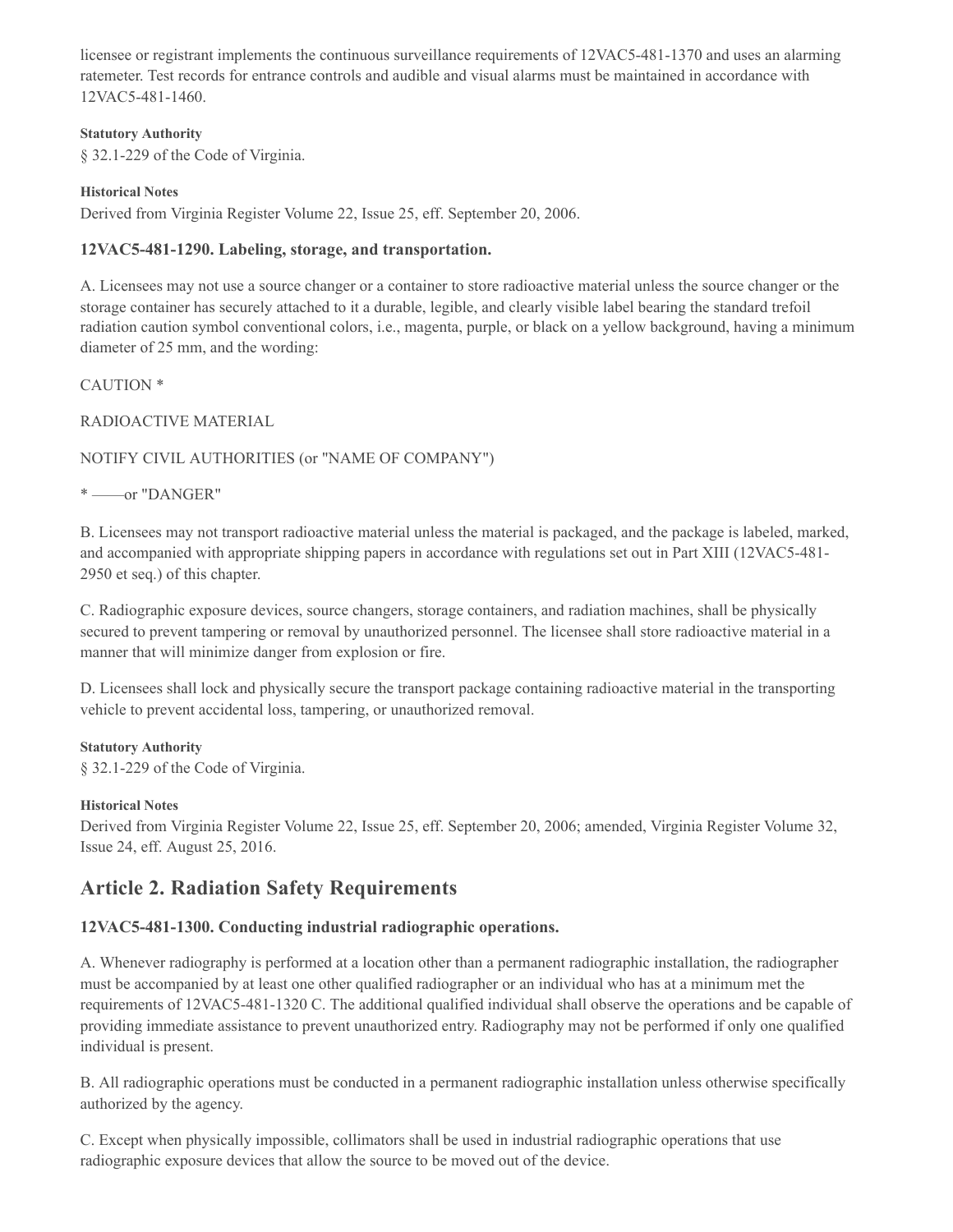D. A licensee or registrant may conduct lay-barge, offshore platform, or underwater radiography only if procedures have been approved by the agency, the NRC, or by another agreement state.

#### **Statutory Authority**

§ 32.1-229 of the Code of Virginia.

#### **Historical Notes**

Derived from Virginia Register Volume 22, Issue 25, eff. September 20, 2006; amended, Virginia Register Volume 24, Issue 18, eff. June 12, 2008.

## **12VAC5-481-1310. Radiation safety officer.**

A. The radiation safety officer shall ensure that radiation safety activities are being performed in accordance with approved procedures and regulatory requirements in the daily operation of the licensee's or registrant's program.

B. The minimum qualifications, training, and experience for radiation safety officers for industrial radiography are as follows:

1. Completion of the training and testing requirements of 12VAC5-481-1320 A;

2. 2000 hours of hands-on experience as a qualified radiographer in industrial radiographic operations; and

3. Formal training in the establishment and maintenance of a radiation protection program.

C. The agency will consider alternatives when the radiation safety officer has appropriate training and experience in the field of ionizing radiation, and in addition, has adequate formal training with respect to the establishment and maintenance of a radiation safety protection program.

D. The specific duties and authorities of the radiation safety officer include:

1. Establishing and overseeing all operating, emergency, and ALARA procedures as required by Part IV (12VAC5-481- 600 et seq.) of this chapter and reviewing them regularly to ensure that they conform to agency regulations and to the license or registration conditions;

2. Overseeing and approving the training program for radiographic personnel to ensure that appropriate and effective radiation protection practices are taught;

3. Ensuring that required radiation surveys and leak tests are performed and documented in accordance with the regulations, including any corrective measures when levels of radiation exceed established limits;

4. Ensuring that personnel monitoring devices are calibrated, if applicable, and used properly; that records are kept of the monitoring results; and that timely notifications are made as required by Part IV of this chapter; and

5. Ensuring that operations are conducted safely and for implementing corrective actions including terminating operations.

#### **Statutory Authority**

§ 32.1-229 of the Code of Virginia.

#### **Historical Notes**

Derived from Virginia Register Volume 22, Issue 25, eff. September 20, 2006; amended, Virginia Register Volume 24, Issue 18, eff. June 12, 2008.

## **12VAC5-481-1320. Training.**

A. The licensee or registrant may not permit any individual to act as a radiographer until the individual has received at least 40 hours of training in the subjects outlined in subsection G of this section in addition to on the job training consisting of hands-on experience under the supervision of a radiographer and is certified through a radiographer certification program by a certifying entity meeting the requirements of 10 CFR Part 34, Appendix A. The on-the-job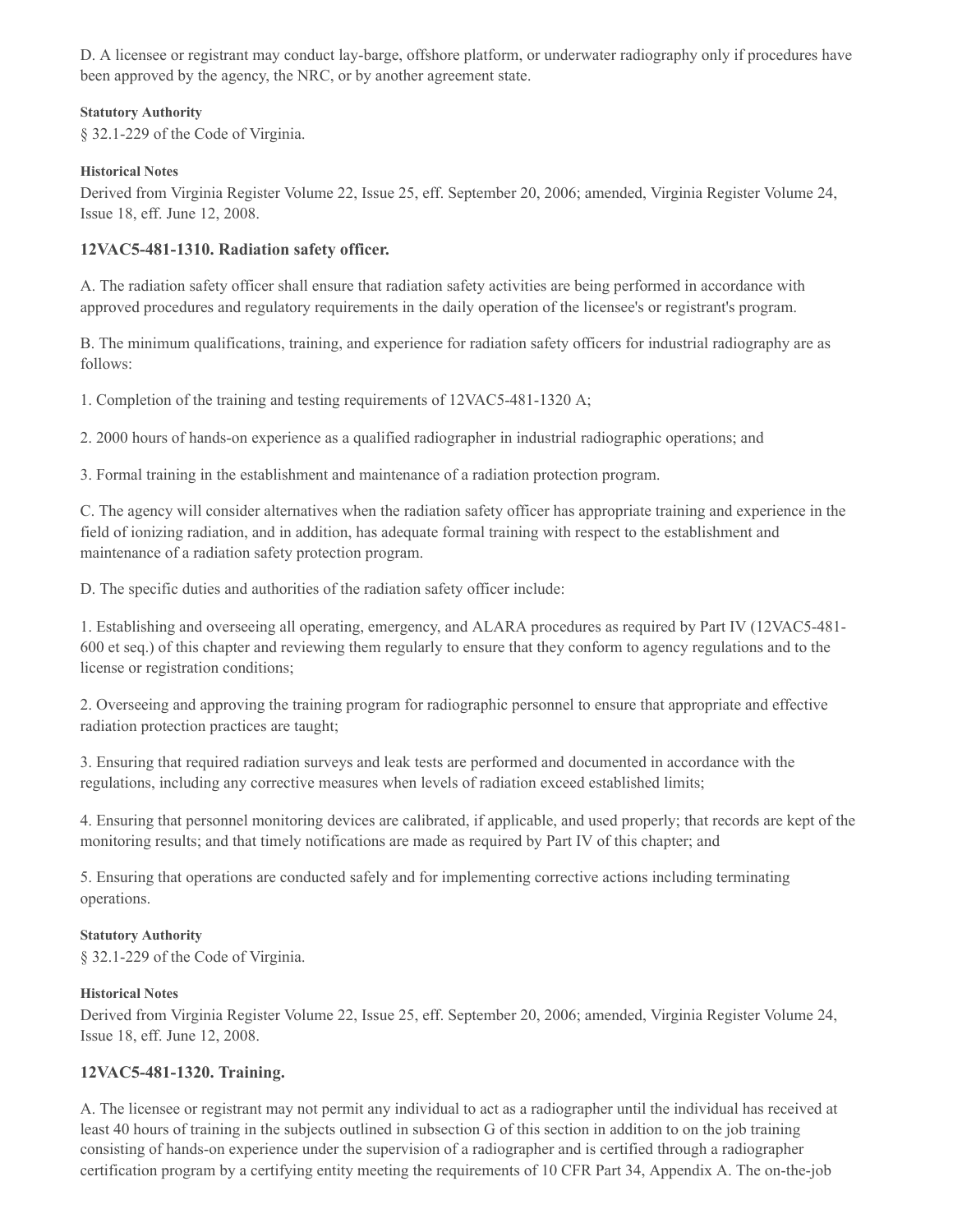training shall include a minimum of two months (320 hours) of active participation in the performance of industrial radiography utilizing radioactive material and/or one month (160 hours) of active participation in the performance of industrial radiography utilizing radiation machines. Individuals performing industrial radiography utilizing radioactive materials and radiation machines must complete both segments of the on-the-job training (3 months or 480 hours).

B. In addition, the licensee or registrant may not permit any individual to act as a radiographer until the individual:

1. Has received copies of and instruction in the requirements described in the regulations contained in this part, 12VAC5- 481-30 and applicable sections of Parts IV (12VAC5-481-600 et seq.), X (12VAC5-481-2250 et seq.), and XIII (12VAC5-481-2950 et seq.) of this chapter, in the license or registration under which the radiographer will perform industrial radiography, and the licensee's or registrant's operating and emergency procedures;

2. Has demonstrated an understanding of items in subdivision 1 of this subsection by successful completion of a written examination;

3. Has received training in the use of the registrant's radiation machines, or the licensee's radiographic exposure devices, sealed sources, in the daily inspection of devices and associated equipment, and in the use of radiation survey instruments; and

4. Has demonstrated understanding of the use of the equipment described in subdivision 3 of this subsection by successful completion of a practical examination.

C. The licensee or registrant may not permit any individual to act as a radiographer's assistant until the individual:

1. Has received copies of and instruction in the requirements described in the regulations contained in this part, 12VAC5- 481-30 and applicable sections of Parts IV (12VAC5-481-600 et seq.), X (12VAC5-481-2250 et seq.), and XIII (12VAC5-481-2950 et seq.) of this chapter, in the license or registration under which the radiographer's assistant will perform industrial radiography, and the licensee's or registrant's operating and emergency procedures;

2. Has demonstrated an understanding of items in subdivision 1 of this subsection by successful completion of a written examination;

3. Under the personal supervision of a radiographer, has received training in the use of the registrant's radiation machines, or the licensee's radiographic exposure devices and sealed sources, in the daily inspection of devices and associated equipment, and in the use of radiation survey instruments; and

4. Has demonstrated understanding of the use of the equipment described in subdivision 3 of this subsection by successful completion of a practical examination.

D. The licensee or registrant shall provide annual refresher safety training for each radiographer and radiographer's assistant at intervals not to exceed 12 months.

E. Except as provided in subdivision 4 of this subsection, the RSO or designee shall conduct an inspection program of the job performance of each radiographer and radiographer's assistant to ensure that the agency's regulations, license or registration requirements, and operating and emergency procedures are followed. The inspection program must:

1. Include observation of the performance of each radiographer and radiographer's assistant during an actual industrial radiographic operation, at intervals not to exceed six months;

2. Provide that, if a radiographer or a radiographer's assistant has not participated in an industrial radiographic operation for more than six months since the last inspection, the radiographer must demonstrate knowledge of the training requirements of subdivision B 3 of this section and the radiographer's assistant must demonstrate knowledge of the training requirements of subdivision C 3 of this section by a practical examination before these individuals can next participate in a radiographic operation;

3. The agency may consider alternatives in those situations where the individual serves as both radiographer and radiation safety officer; and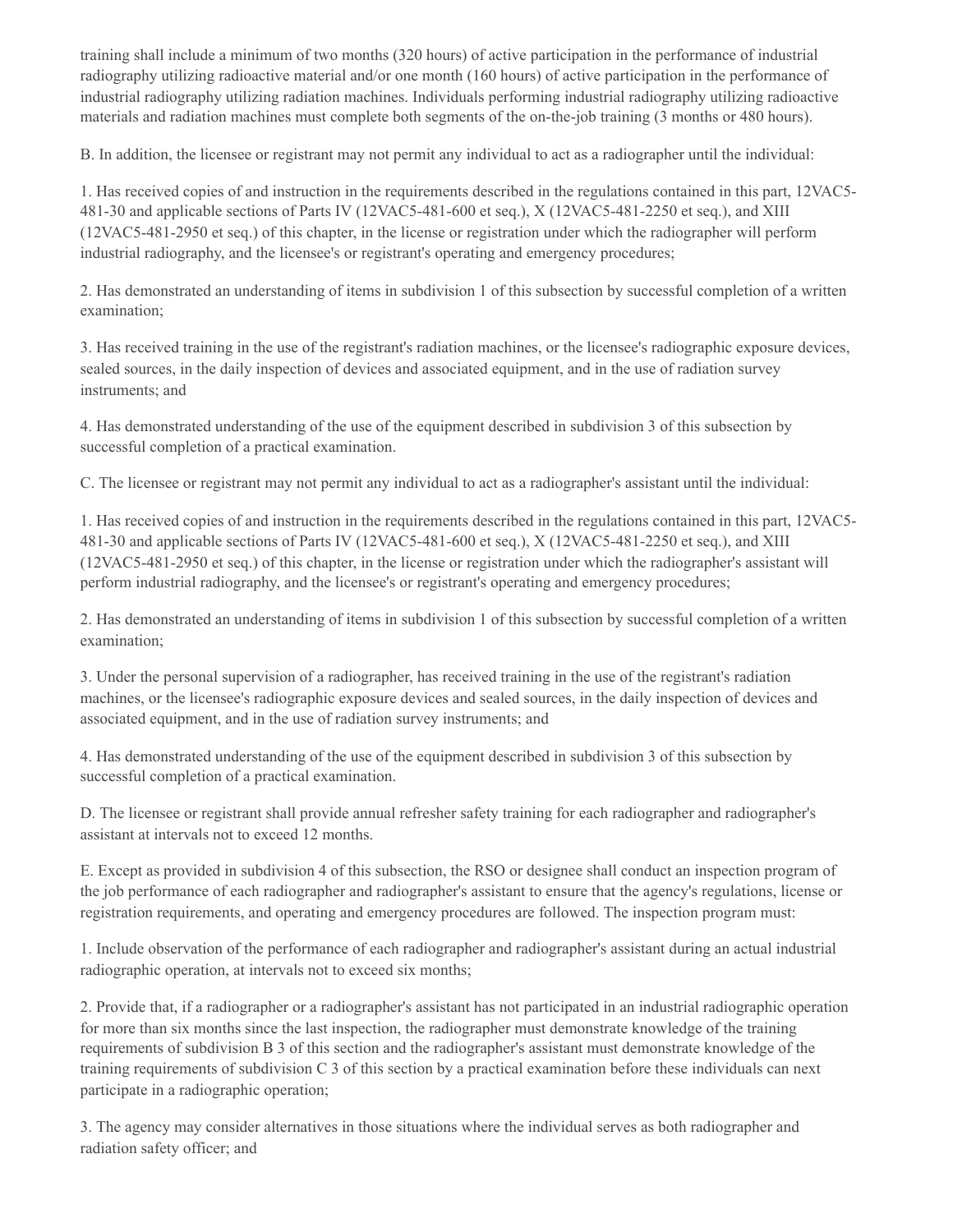4. In those operations where a single individual serves as both radiographer and radiation safety officer, and performs all radiography operations, an inspection program is not required;

F. The licensee or registrant shall maintain records of the above training to include certification documents, writtenand practical examinations, refresher safety training and inspections of job performance in accordance with 12VAC5-481- 1470.

G. The licensee or registrant shall include the following subjects required in subsection A of this section:

1. Fundamentals of radiation safety including:

- a. Characteristics of gamma and x-radiation;
- b. Units of radiation dose and quantity of radioactivity;
- c. Hazards of exposure to radiation;
- d. Levels of radiation from sources of radiation; and
- e. Methods of controlling radiation dose (time, distance, and shielding);
- 2. Radiation detection instruments including:
- a. Use, operation, calibration, and limitations of radiation survey instruments;
- b. Survey techniques; and
- c. Use of personnel monitoring equipment;
- 3. Equipment to be used including:

a. Operation and control of radiographic exposure equipment, remote handling equipment, and storage containers, including pictures or models of source assemblies (pigtails);

- b. Operation and control of radiation machines;
- c. Storage, control, and disposal of sources of radiation; and
- d. Inspection and maintenance of equipment.
- 4. The requirements of pertinent state and federal regulations; and
- 5. Case histories of accidents in radiography.

**Statutory Authority** § 32.1-229 of the Code of Virginia.

#### **Historical Notes**

Derived from Virginia Register Volume 22, Issue 25, eff. September 20, 2006; amended, Virginia Register Volume 24, Issue 18, eff. June 12, 2008.

#### **12VAC5-481-1330. Operating and emergency procedures.**

A. Operating and emergency procedures must include, as a minimum, instructions in the following:

1. Appropriate handling and use of sources of radiation so that no person is likely to be exposed to radiation doses in excess of the limits established in Part IV (12VAC5-481-600 et seq.) of this chapter;

2. Methods and occasions for conducting radiation surveys;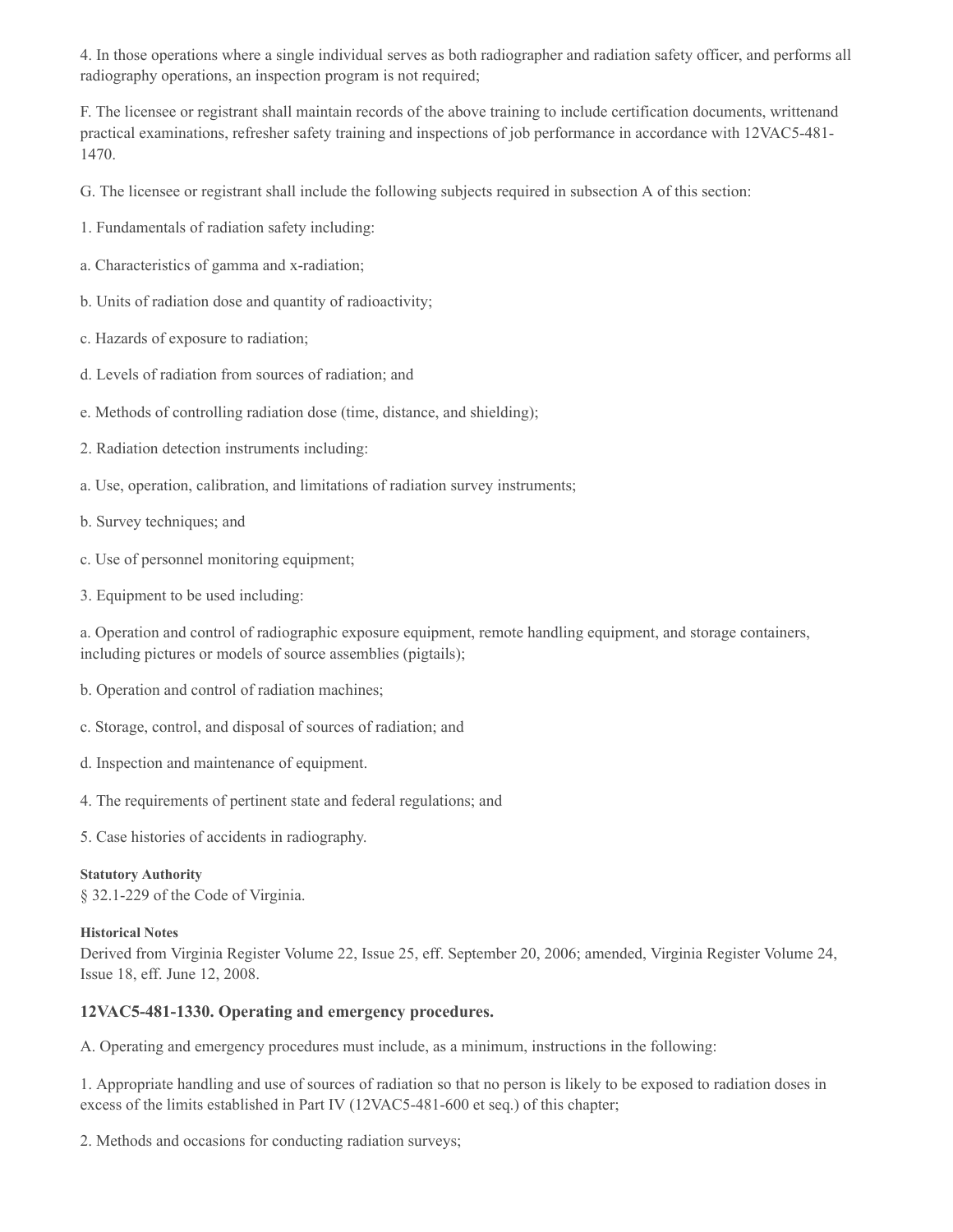3. Methods for posting and controlling access to radiographic areas;

4. Methods and occasions for locking and securing sources of radiation;

5. Personnel monitoring and the use of personnel monitoring equipment;

6. Transporting equipment to field locations, including packing of radiographic exposure devices and storage containers in the vehicles, placarding of vehicles when required, and control of the equipment during transportation as described in Part XIII (12VAC5-481-2950 et seq.) of this chapter;

7. The inspection, maintenance, and operability checks of radiographic exposure devices, radiation machines, survey instruments, alarming ratemeters, transport containers, and storage containers;

8. Steps that must be taken immediately by radiography personnel in the event a pocket dosimeter is found to be offscale or an alarming ratemeter alarms unexpectedly;

9. The procedure(s) for identifying and reporting defects and noncompliance, as required by 12VAC5-481-1530;

10. The procedure for notifying proper persons in the event of an accident or incident;

11. Minimizing exposure of persons in the event of an accident or incident, including a source disconnect, a transport accident, or loss of a source of radiation;

12. Source recovery procedure if licensee will perform source recoveries; and

13. Maintenance of records.

B. The licensee or registrant shall maintain copies of current operating and emergency procedures in accordance with 12VAC5-481-1480 and 12VAC5-481-1520.

#### **Statutory Authority**

§ 32.1-229 of the Code of Virginia.

#### **Historical Notes**

Derived from Virginia Register Volume 22, Issue 25, eff. September 20, 2006.

## **12VAC5-481-1340. Supervision of radiographer's assistants.**

The radiographer's assistant shall be under the personal supervision of a radiographer when using sources of radiation or conducting radiation surveys required by subdivision 2 of 12VAC5-481-1360 to determine that the sealed source has returned to the shielded position or the radiation machine is off after an exposure. The personal supervision must include:

1. The radiographer's physical presence at the site where the sources of radiation are being used;

2. The availability of the radiographer to give immediate assistance if required; and

3. The radiographer's direct observation of the assistant's performance of the operations referred to in this section.

#### **Statutory Authority**

§ 32.1-229 of the Code of Virginia.

#### **Historical Notes**

Derived from Virginia Register Volume 22, Issue 25, eff. September 20, 2006.

## **12VAC5-481-1350. Personnel monitoring.**

A. The licensee or registrant may not permit any individual to act as a radiographer or a radiographer's assistant unless, at all times during radiographic operations, each individual wears, on the trunk of the body, a direct reading dosimeter, an operating alarming ratemeter, and a personnel dosimeter. At permanent radiographic installations where other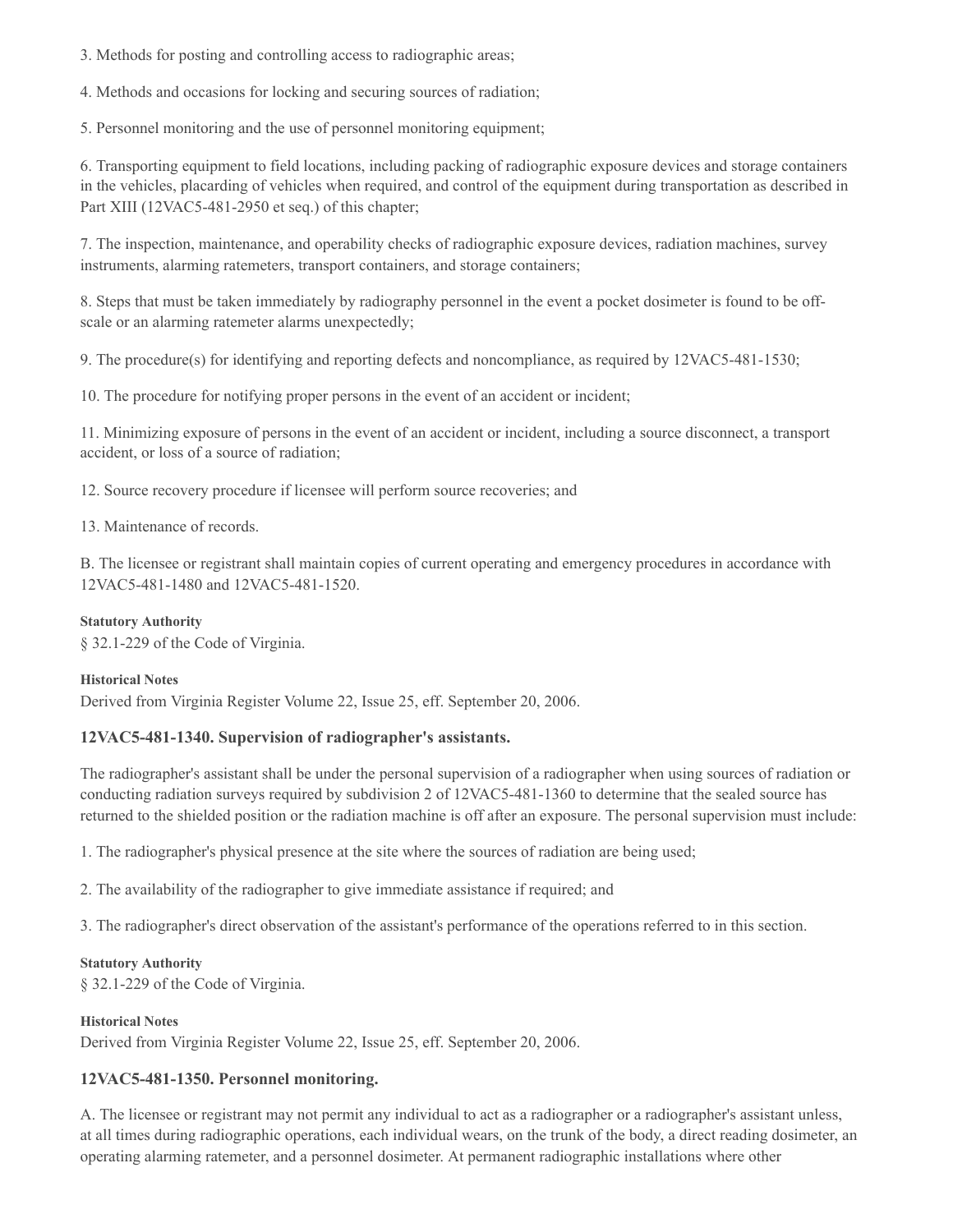appropriate alarming or warning devices are in routine use, or during radiographic operations using radiation machines, the wearing of an alarming ratemeter is not required.

1. Pocket dosimeters must have a range from 0 to 2 mSv (200 mrem) and must be recharged at the start of each shift. Electronic personal dosimeters may only be used in place of ion-chamber pocket dosimeters.

2. Each personnel dosimeter must be assigned to and worn by only one individual.

3. Film badges must be exchanged monthly, and all other dosimeters that require replacement must be exchanged at periods not to exceed three months. All personnel dosimeters must be evaluated at periods not to exceed three months or promptly after replacement, whichever is more frequent.

B. Direct reading dosimeters, such as pocket dosimeters or electronic personal dosimeters, must be read and the exposures recorded at the beginning and end of each shift, and records must be maintained in accordance with 12VAC5- 481-1490.

C. Pocket dosimeters, or electronic personal dosimeters, must be checked at periods not to exceed 12 months for correct response to radiation, and records must be maintained in accordance with 12VAC5-481-1490. Acceptable dosimeters must read within plus or minus 20% of the true radiation exposure.

D. If an individual's pocket dosimeter is found to be off-scale, or the electronic personal dosimeter reads greater than 2 mSv (200 mrem), the individual's personnel dosimeter must be sent for processing within 24 hours. For personnel dosimeters that do not require processing, evaluation of the dosimeter must be started within 24 hours. In addition, the individual may not resume work associated with the use of sources of radiation until a determination of the individual's radiation exposure has been made. This determination must be made by the radiation safety officer or the radiation safety officer's designee. The results of this determination must be included in the records maintained in accordance with 12VAC5-481-1490.

E. If the personnel dosimeter is lost or damaged, the worker shall cease work immediately until a replacement personnel dosimeter meeting the requirements of subsection A of this section is provided and the exposure is calculated for the time period from issuance to loss or damage of the personnel dosimeter. The results of the calculated exposure and the time period for which the personnel dosimeter was lost or damaged must be included in the records maintained in accordance with 12VAC5-481-1490.

F. Dosimetry results must be retained in accordance with 12VAC5-481-1490.

G. Each alarming ratemeter must:

1. Be checked to ensure that the alarm functions properly before using at the start of each shift;

2. Be set to give an alarm signal at a preset dose rate of 5 mSv (500 mrem) per hour with an accuracy of plus or minus 20% of the true radiation dose rate;

3. Require special means to change the preset alarm function; and

4. Be calibrated at periods not to exceed 12 months for correct response to radiation. The licensee shall maintain records of alarming ratemeter calibrations in accordance with 12VAC5-481-1490.

## **Statutory Authority**

§ 32.1-229 of the Code of Virginia.

## **Historical Notes**

Derived from Virginia Register Volume 22, Issue 25, eff. September 20, 2006; amended, Virginia Register Volume 24, Issue 18, eff. June 12, 2008; Volume 37, Issue 25, eff. January 14, 2022.

## **12VAC5-481-1360. Radiation surveys.**

The licensee or registrant shall: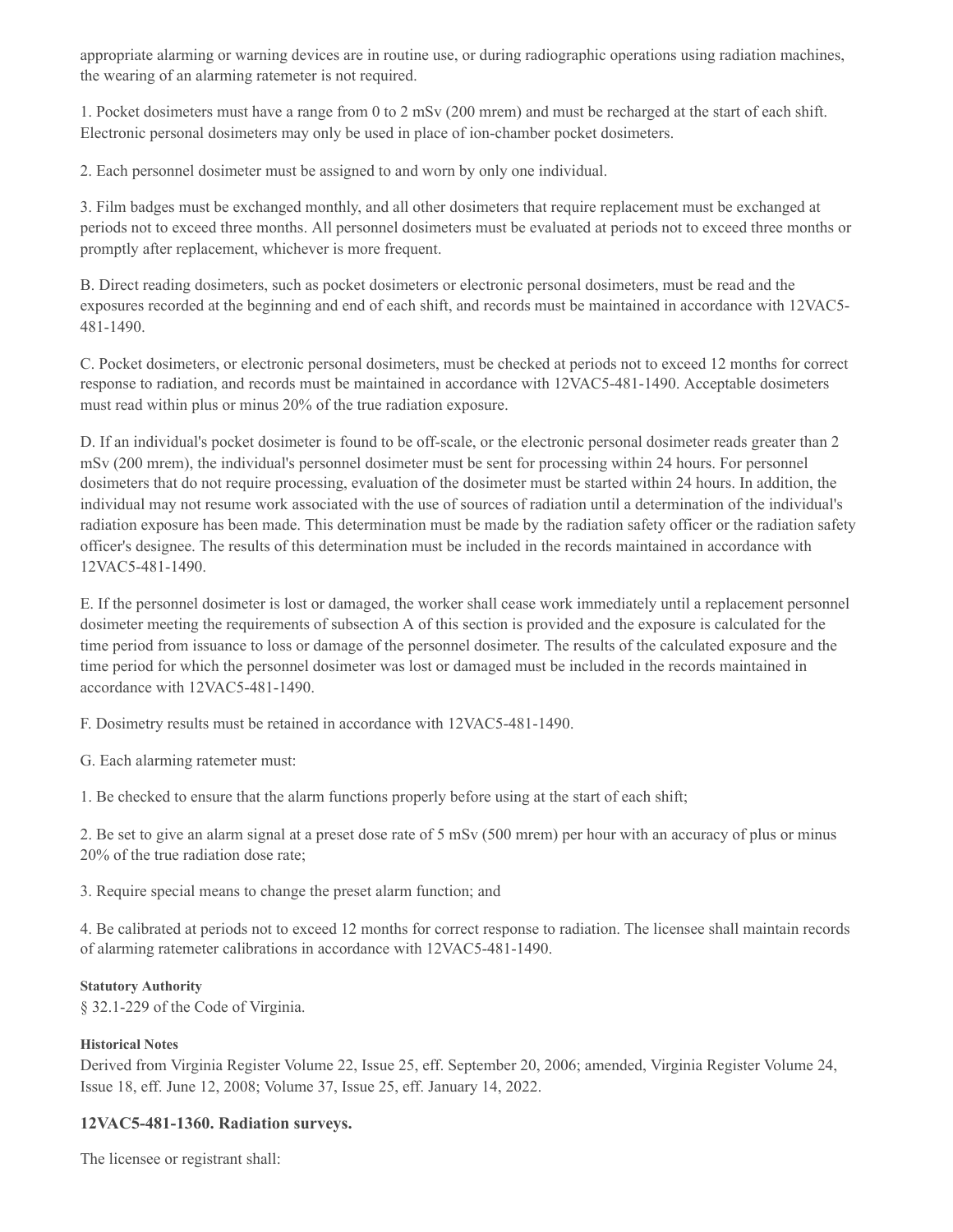1. Conduct all surveys with a calibrated and operable radiation survey instrument that meets the requirements of 12VAC5-481-1240;

2. Conduct a survey of the radiographic exposure device and the guide tube after each exposure when approaching the device or the guide tube. The survey must determine that the sealed source has returned to its shielded position before exchanging films, repositioning the exposure head, or dismantling equipment. Radiation machines shall be surveyed after each exposure to determine that the machine is off;

3. Conduct a survey of the radiographic exposure device whenever the source is exchanged and whenever a radiographic exposure device is placed in a storage area, as defined in 12VAC5-481-10, to ensure that the sealed source is in its shielded position; and

4. Maintain records in accordance with 12VAC5-481-1500.

#### **Statutory Authority**

§ 32.1-229 of the Code of Virginia.

#### **Historical Notes**

Derived from Virginia Register Volume 22, Issue 25, eff. September 20, 2006.

## **12VAC5-481-1370. Surveillance.**

During each radiographic operation, the radiographer shall ensure continuous direct visual surveillance of the operation to protect against unauthorized entry into a radiation area or a high radiation area, as defined in Part I (12VAC5-481-10 et seq.) of this chapter, except at permanent radiographic installations where all entryways are locked and the requirements of 12VAC5-481-1280 are met.

#### **Statutory Authority**

§ 32.1-229 of the Code of Virginia.

#### **Historical Notes**

Derived from Virginia Register Volume 22, Issue 25, eff. September 20, 2006.

## **12VAC5-481-1380. Posting.**

All areas in which industrial radiography is being performed must be conspicuously posted as required by 12VAC5-481- 860. The exceptions listed in 12VAC5-481-870 do not apply to industrial radiographic operations.

#### **Statutory Authority**

§ 32.1-229 of the Code of Virginia.

#### **Historical Notes**

Derived from Virginia Register Volume 22, Issue 25, eff. September 20, 2006; amended, Virginia Register Volume 24, Issue 18, eff. June 12, 2008.

## **Article 3. Recordkeeping Requirements**

## **12VAC5-481-1390. Records for industrial radiography.**

Each licensee or registrant shall maintain a copy of its license or registration, documents incorporated by reference, and amendments to each of these items until superseded by new documents approved by the agency, or until the agency terminates the license or registration.

#### **Statutory Authority**

§ 32.1-229 of the Code of Virginia.

## **Historical Notes** Derived from Virginia Register Volume 22, Issue 25, eff. September 20, 2006.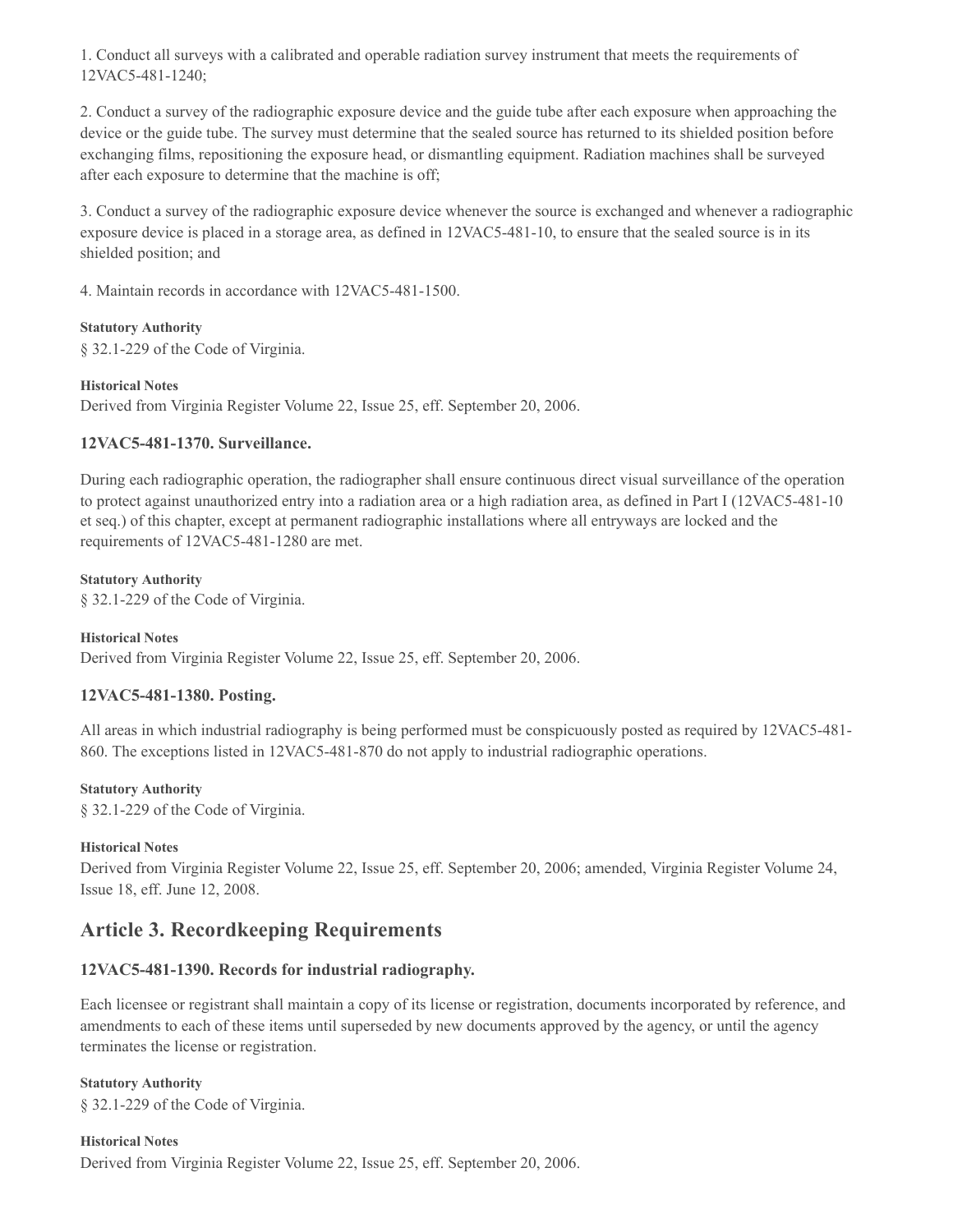## **12VAC5-481-1400. Records of receipt and transfer of sources of radiation.**

A. Each licensee or registrant shall maintain records showing the receipts and transfers of sealed sources, devices using DU for shielding, and radiation machines, and retain each record for three years after it is made.

B. These records must include the date, the name of the individual making the record, radionuclide, number of becquerels (curies) or mass (for DU), and manufacturer, model, and serial number of each source of radiation and/or device, as appropriate.

#### **Statutory Authority**

§ 32.1-229 of the Code of Virginia.

#### **Historical Notes**

Derived from Virginia Register Volume 22, Issue 25, eff. September 20, 2006.

## **12VAC5-481-1410. Records of radiation survey instruments.**

Each licensee or registrant shall maintain records of the calibrations of its radiation survey instruments that are required under 12VAC5-481-1240 and retain each record for three years after it is made.

#### **Statutory Authority**

§ 32.1-229 of the Code of Virginia.

**Historical Notes** Derived from Virginia Register Volume 22, Issue 25, eff. September 20, 2006.

## **12VAC5-481-1420. Records of leak testing of sealed sources and devices containing DU.**

Each licensee shall maintain records of leak test results for sealed sources and for devices containing DU. The results must be stated in units of becquerels (microcuries). The licensee shall retain each record for three years after it is made or until the source in storage is removed.

# **Statutory Authority**

§ 32.1-229 of the Code of Virginia.

## **Historical Notes**

Derived from Virginia Register Volume 22, Issue 25, eff. September 20, 2006; amended, Virginia Register Volume 24, Issue 18, eff. June 12, 2008.

## **12VAC5-481-1430. Records of quarterly inventory.**

A. Each licensee or registrant shall maintain records of the quarterly inventory of sources of radiation, including devices containing depleted uranium as required by 12VAC5-481-1260, and retain each record for three years.

B. The record must include the date of the inventory, name of the individual conducting the inventory, radionuclide, number of becquerels (curies) or mass (for DU) in each device, location of sources of radiation and/or devices, and manufacturer, model, and serial number of each source of radiation and/or device, as appropriate.

#### **Statutory Authority**

§ 32.1-229 of the Code of Virginia.

## **Historical Notes**

Derived from Virginia Register Volume 22, Issue 25, eff. September 20, 2006.

## **12VAC5-481-1440. Utilization logs.**

A. Each licensee or registrant shall maintain utilization logs showing for each source of radiation the following information: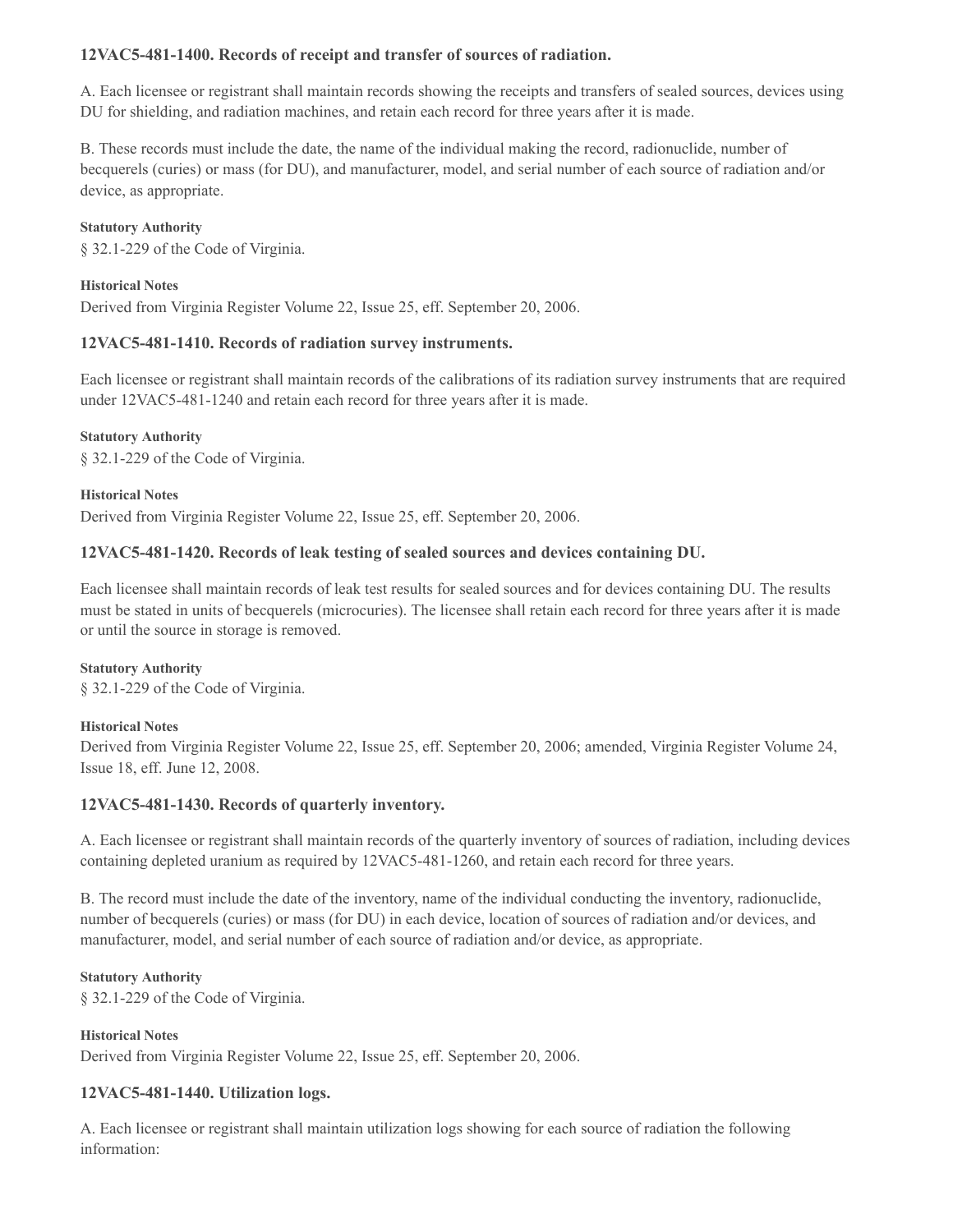1. A description, including the make, model, and serial number of the radiation machine or the radiographic exposure device, transport, or storage container in which the sealed source is located;

2. The identity and signature of the radiographer to whom assigned;

3. The location and dates of use, including the dates removed and returned to storage; and

4. For permanent radiographic installations, the dates each radiation machine is energized.

B. The licensee or registrant shall retain the logs required by subsection A of this section for three years.

#### **Statutory Authority**

§ 32.1-229 of the Code of Virginia.

#### **Historical Notes**

Derived from Virginia Register Volume 22, Issue 25, eff. September 20, 2006; amended, Virginia Register Volume 24, Issue 18, eff. June 12, 2008.

## **12VAC5-481-1450. Records of inspection and maintenance of radiation machines, radiographic exposure devices, transport and storage containers, associated equipment,....**

A. Each licensee or registrant shall maintain records specified in 12VAC5-481-1270 of equipment problems found in daily checks and quarterly inspections of radiation machines, radiographic exposure devices, transport and storage containers, associated equipment, source changers, and survey instruments, and retain each record for three years after it is made.

B. The record must include the date of check or inspection, name of inspector, equipment involved, any problems found, and what repair and/or maintenance, if any, was performed.

#### **Statutory Authority**

§ 32.1-229 of the Code of Virginia.

#### **Historical Notes**

Derived from Virginia Register Volume 22, Issue 25, eff. September 20, 2006.

## **12VAC5-481-1460. Records of alarm system and entrance control checks at permanent radiographic installations.**

Each licensee or registrant shall maintain records of alarm system and entrance control tests required by 12VAC5-481- 1280 and retain each record for three years after it is made.

#### **Statutory Authority**

§ 32.1-229 of the Code of Virginia.

#### **Historical Notes**

Derived from Virginia Register Volume 22, Issue 25, eff. September 20, 2006.

#### **12VAC5-481-1470. Records of training and certification.**

Each licensee or registrant shall maintain the following records for three years:

1. Records of training of each radiographer and each radiographer's assistant. The record must include radiographer certification documents and verification of certification status, copies of written tests, dates of oral and practical examinations, the names of individuals conducting and receiving the oral and practical examinations, and a list of items tested and the results of the oral and practical examinations; and

2. Records of annual refresher safety training and semi-annual inspections of job performance for each radiographer and each radiographer's assistant. The records must list the topics discussed during the refresher safety training, the dates the annual refresher safety training was conducted, and names of the instructors and attendees. For inspections of job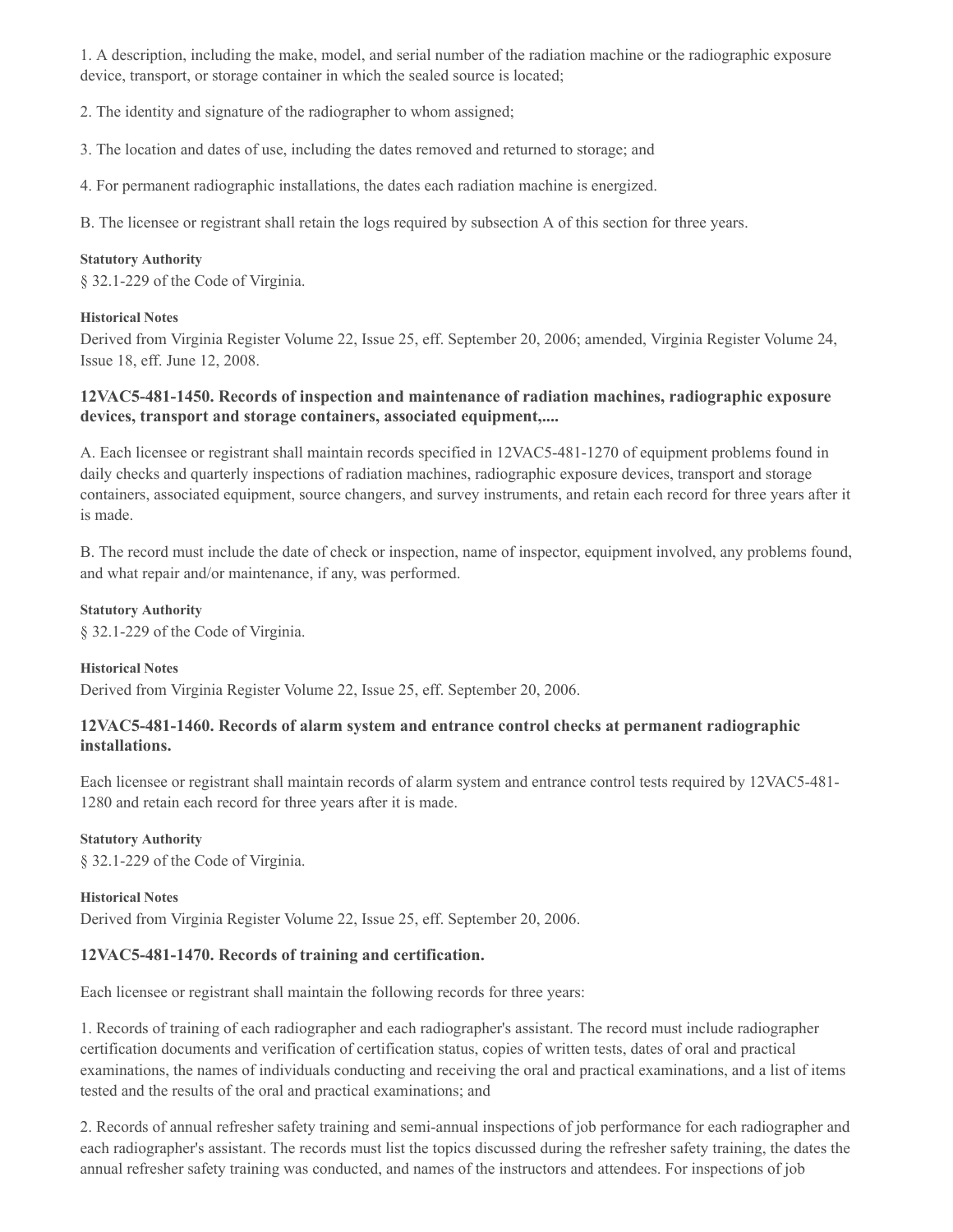performance, the records must also include a list showing the items checked and any noncompliance observed by the radiation safety officer or designee.

#### **Statutory Authority**

§ 32.1-229 of the Code of Virginia.

#### **Historical Notes**

Derived from Virginia Register Volume 22, Issue 25, eff. September 20, 2006.

### **12VAC5-481-1480. Copies of operating and emergency procedures.**

Each licensee or registrant shall maintain a copy of current operating and emergency procedures until the agency terminates the license or registration. Superseded material must be retained for three years after the change is made.

#### **Statutory Authority**

§ 32.1-229 of the Code of Virginia.

#### **Historical Notes**

Derived from Virginia Register Volume 22, Issue 25, eff. September 20, 2006.

## **12VAC5-481-1490. Records of personnel monitoring.**

Each licensee or registrant shall maintain the following exposure records specified in 12VAC5-481-1350:

1. Direct reading dosimeter readings and yearly operability checks required by 12VAC5-481-1350 B and 12VAC5-481- 1350 C for three years after the record is made;

2. Records of alarming ratemeter calibrations for three years after the record is made;

3. Personnel dosimeter results until the agency terminates the license or registration; and

4. Records of estimates of exposures as a result of off-scale personal direct reading dosimeters or lost or damaged personnel dosimeters until the agency terminates the license or registration.

#### **Statutory Authority**

§ 32.1-229 of the Code of Virginia.

#### **Historical Notes**

Derived from Virginia Register Volume 22, Issue 25, eff. September 20, 2006; amended, Virginia Register Volume 24, Issue 18, eff. June 12, 2008; Volume 37, Issue 25, eff. January 14, 2022.

## **12VAC5-481-1500. Records of radiation surveys.**

Each licensee shall maintain a record of each exposure device survey conducted before the device is placed in storage as specified in subdivision 3 of 12VAC5-481-1360. Each record must be maintained for three years after it is made.

## **Statutory Authority**

§ 32.1-229 of the Code of Virginia.

#### **Historical Notes**

Derived from Virginia Register Volume 22, Issue 25, eff. September 20, 2006.

## **12VAC5-481-1510. Form of records.**

Each record required by this part must be legible throughout the specified retention period. The record may be the original or a reproduced copy or a microform provided that the copy or microform is authenticated by authorized personnel and that the microform is capable of reproducing a clear copy throughout the required retention period. The record may also be stored in electronic media with the capability for producing legible, accurate, and complete records during the required retention period. Records, such as letters, drawings, and specifications, must include all pertinent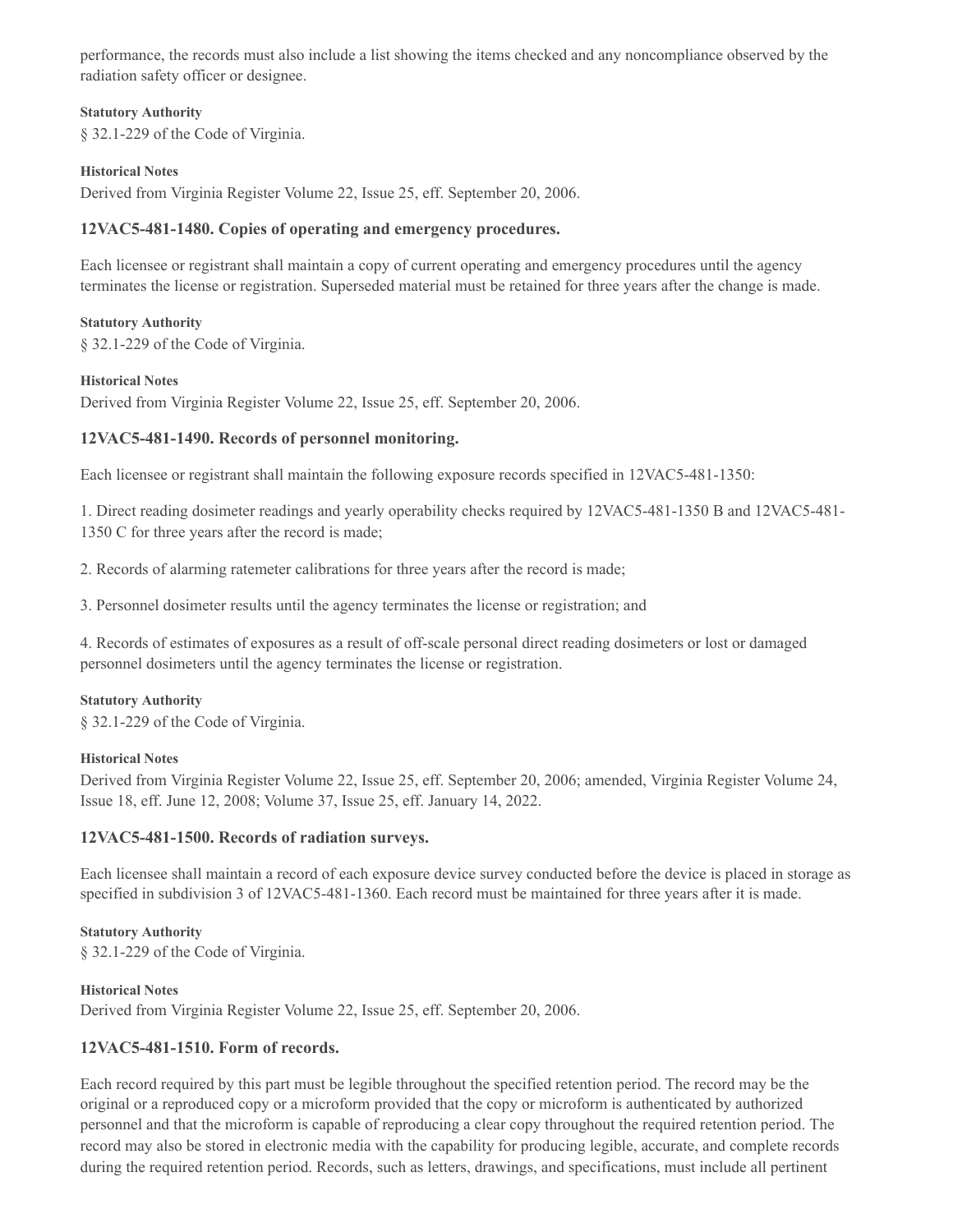information, such as stamps, initials, and signatures. The licensee or registrant shall maintain adequate safeguards against tampering with and loss of records.

#### **Statutory Authority**

§ 32.1-229 of the Code of Virginia.

#### **Historical Notes**

Derived from Virginia Register Volume 22, Issue 25, eff. September 20, 2006.

### **12VAC5-481-1520. Location of documents and records.**

A. Each licensee or registrant shall maintain copies of records required by this part and other applicable parts of these regulations at the location specified in 12VAC5-481-1200 A 11.

B. Each licensee or registrant shall also maintain current copies of the following documents and records sufficient to demonstrate compliance at each applicable field station and each temporary jobsite;

1. The license or registration authorizing the use of sources of radiation;

2. A copy of Parts I (12VAC5-481-10 et seq.); IV (12VAC5-481-600 et seq.); V (12VAC5-481-1170 et seq.); and X (12VAC5-481-2250 et seq.) of this chapter;

3. Utilization logs for each source of radiation dispatched from that location as required by 12VAC5-481-1440.

4. Records of equipment problems identified in daily checks of equipment as required by 12VAC5-481-1450 A;

5. Records of alarm system and entrance control checks required by 12VAC5-481-1460, if applicable;

6. Records of dosimeter readings as required by 12VAC5-481-1490;

7. Operating and emergency procedures as required by 12VAC5-481-1480;

8. Evidence of the latest calibration of the radiation survey instruments in use at the site, as required by 12VAC5-481- 1410;

9. Evidence of the latest calibrations of alarming ratemeters and operability checks of dosimeters as required by 12VAC5-481-1490;

10. Survey records as required by 12VAC5-481-1500 and 12VAC5-481-1000 as applicable, for the period of operation at the site;

11. The shipping papers for the transportation of radioactive materials required by Part XIII (12VAC5-481-2950 et seq.) of this chapter; and

12. When operating under reciprocity pursuant to Part III (12VAC5-481-380 et seq.) of this chapter, a copy of the applicable state license or registration, or NRC license authorizing the use of sources of radiation.

#### **Statutory Authority**

§ 32.1-229 of the Code of Virginia.

#### **Historical Notes**

Derived from Virginia Register Volume 22, Issue 25, eff. September 20, 2006; amended, Virginia Register Volume 24, Issue 18, eff. June 12, 2008.

## **Article 4. Notifications**

## **12VAC5-481-1530. Notifications.**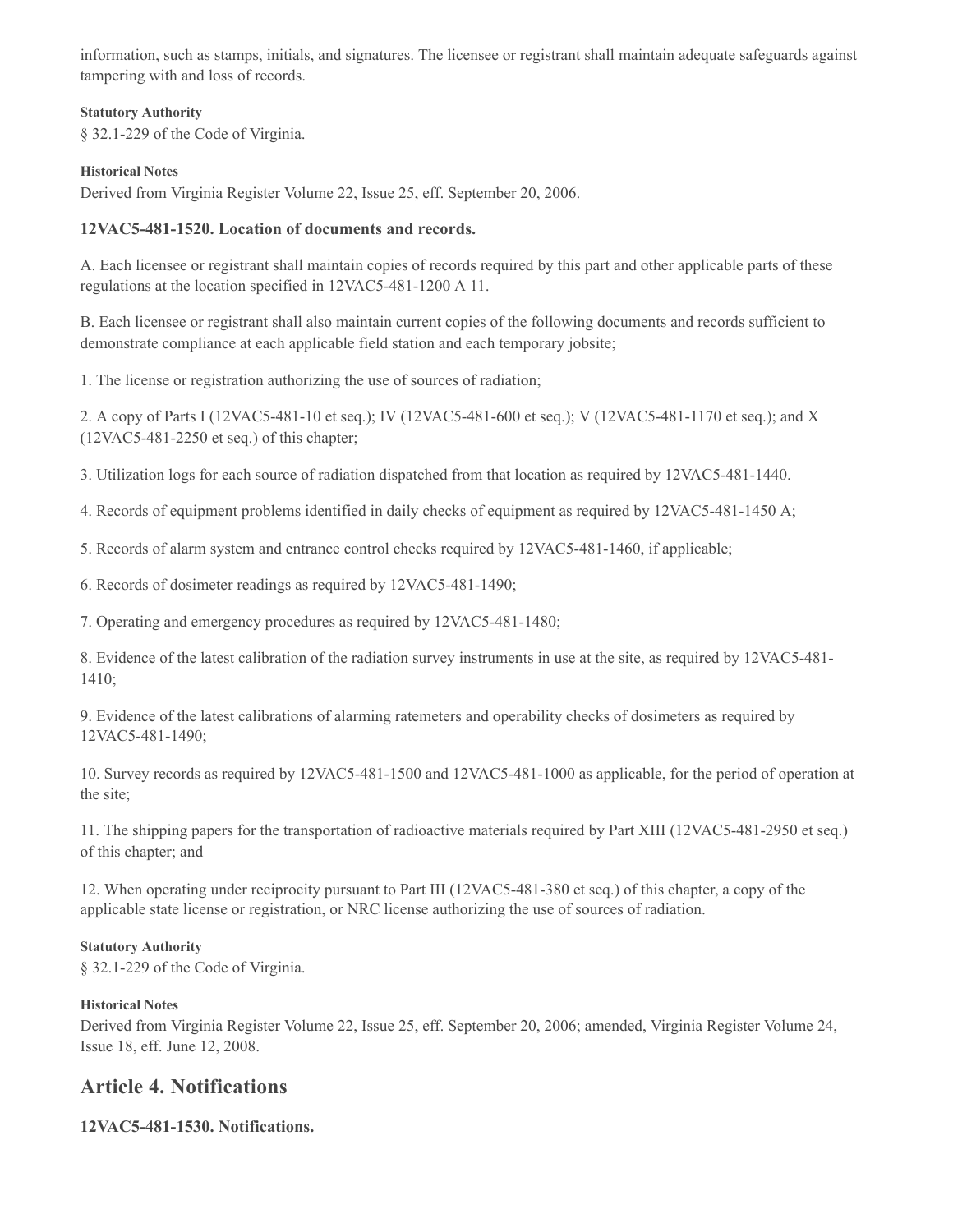A. In addition to the reporting requirements specified in 12VAC5-481-1110 and in Part IV (12VAC5-481-600 et seq.) of this chapter, each licensee or registrant shall provide a written report to the agency within 30 days of the occurrence of any of the following incidents involving radiographic equipment:

1. Unintentional disconnection of the source assembly from the control cable;

2. Inability to retract the source assembly to its fully shielded position and secure it in this position;

3. Failure of any component, which is critical to safe operation of the device, to properly perform its intended function; or

4. An indicator on a radiation machine fails to show that radiation is being produced, an exposure switch fails to terminate production of radiation when turned to the off position, or a safety interlock fails to terminate X-ray production.

B. The licensee or registrant shall include the following information in each report submitted under subsection A of this section, and in each report of overexposure submitted under 12VAC5-481-1110 that involves failure of safety components of radiography equipment:

1. Description of the equipment problem;

- 2. Cause of each incident, if known;
- 3. Name of the manufacturer and model number of equipment involved in the incident;
- 4. Place, date, and time of the incident;
- 5. Actions taken to establish normal operations;
- 6. Corrective actions taken or planned to prevent recurrence; and
- 7. Names and qualifications of personnel involved in the incident.

C. Any licensee or registrant conducting radiographic operations or storing sources of radiation at any location not listed on the license or registration for a period in excess of 180 days in a calendar year shall notify the agency prior to exceeding the 180 days.

## **Statutory Authority**

§ 32.1-229 of the Code of Virginia.

## **Historical Notes**

Derived from Virginia Register Volume 22, Issue 25, eff. September 20, 2006; amended, Virginia Register Volume 32, Issue 24, eff. August 25, 2016.

## **Article 5. Jobsite Requirements**

## **12VAC5-481-1540. (Repealed.)**

## **Statutory Authority**

## **Historical Notes**

Derived from Virginia Register Volume 22, Issue 25, eff. September 20, 2006; repealed, Virginia Register Volume 24, Issue 18, eff. June 12, 2008.

## **12VAC5-481-1550. (Repealed.)**

**Statutory Authority**

**Historical Notes**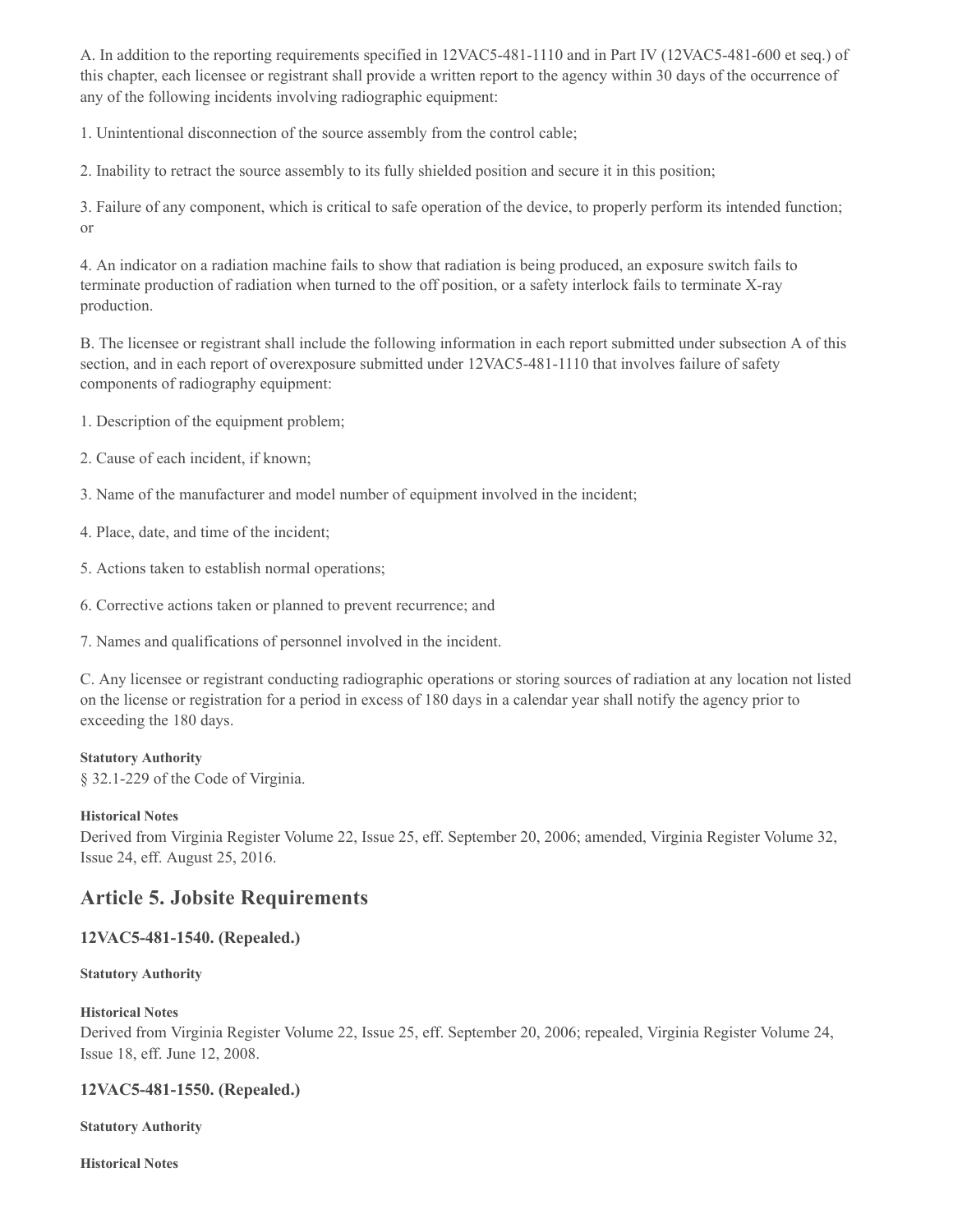Derived from Virginia Register Volume 22, Issue 25, eff. September 20, 2006; repealed, Virginia Register Volume 24, Issue 18, eff. June 12, 2008.

## **12VAC5-481-1560. Reciprocity.**

A. All reciprocal recognition of licenses and registrations by the agency will be granted in accordance with Part III (12VAC5-481-380 et seq.) of this chapter.

B. Reciprocal recognition by the agency of an individual radiographer certification will be granted provided that:

1. The individual holds a valid certification in the appropriate category issued by a certifying entity, as defined in 12VAC5-481-10;

2. The requirements and procedures of the certifying entity issuing the certification affords the same or comparable certification standards as those afforded by 12VAC5-481-1320 A;

3. The applicant presents the certification to the agency prior to entry into the state; and

4. No escalated enforcement action is pending with the NRC or in any other agreement state.

C. Certified individuals who are granted reciprocity by the agency shall maintain the certification upon which the reciprocal recognition was granted, or prior to the expiration of such certification, shall meet the requirements of 12VAC5-481-1320 A.

#### **Statutory Authority**

§ 32.1-229 of the Code of Virginia.

#### **Historical Notes**

Derived from Virginia Register Volume 22, Issue 25, eff. September 20, 2006; amended, Virginia Register Volume 24, Issue 18, eff. June 12, 2008.

## **12VAC5-481-1570. Specific requirements for radiographic personnel performing industrial radiography.**

A. At a job site, the following shall be supplied by the licensee or registrant:

1. At least one operable, calibrated survey instrument for each exposure device or radiation machine in use;

2. A current whole body personnel monitor (TLD, OSL or film badge) for each person performing radiographic operations;

3. An operable, calibrated pocket dosimeter with a range of 0 to 2 mSv (200 mrem) for each person performing radiographic operations;

4. An operable, calibrated, alarming ratemeter for each person performing radiographic operations using a radiographic exposure device; and

5. The appropriate barrier ropes and signs.

B. Each radiographer at a job site shall have on their person a valid certification ID card issued by a certifying entity.

C. Industrial radiographic operations shall not be performed if any of the items in subsections A and B of this section are not available at the job site or are inoperable.

D. During an inspection, the agency may terminate an operation if any of the items in subsections A and B of this section are not available or operable, or if the required number of radiographic personnel are not present. Operations shall not be resumed until all required conditions are met.

#### **Statutory Authority**

§ 32.1-229 of the Code of Virginia.